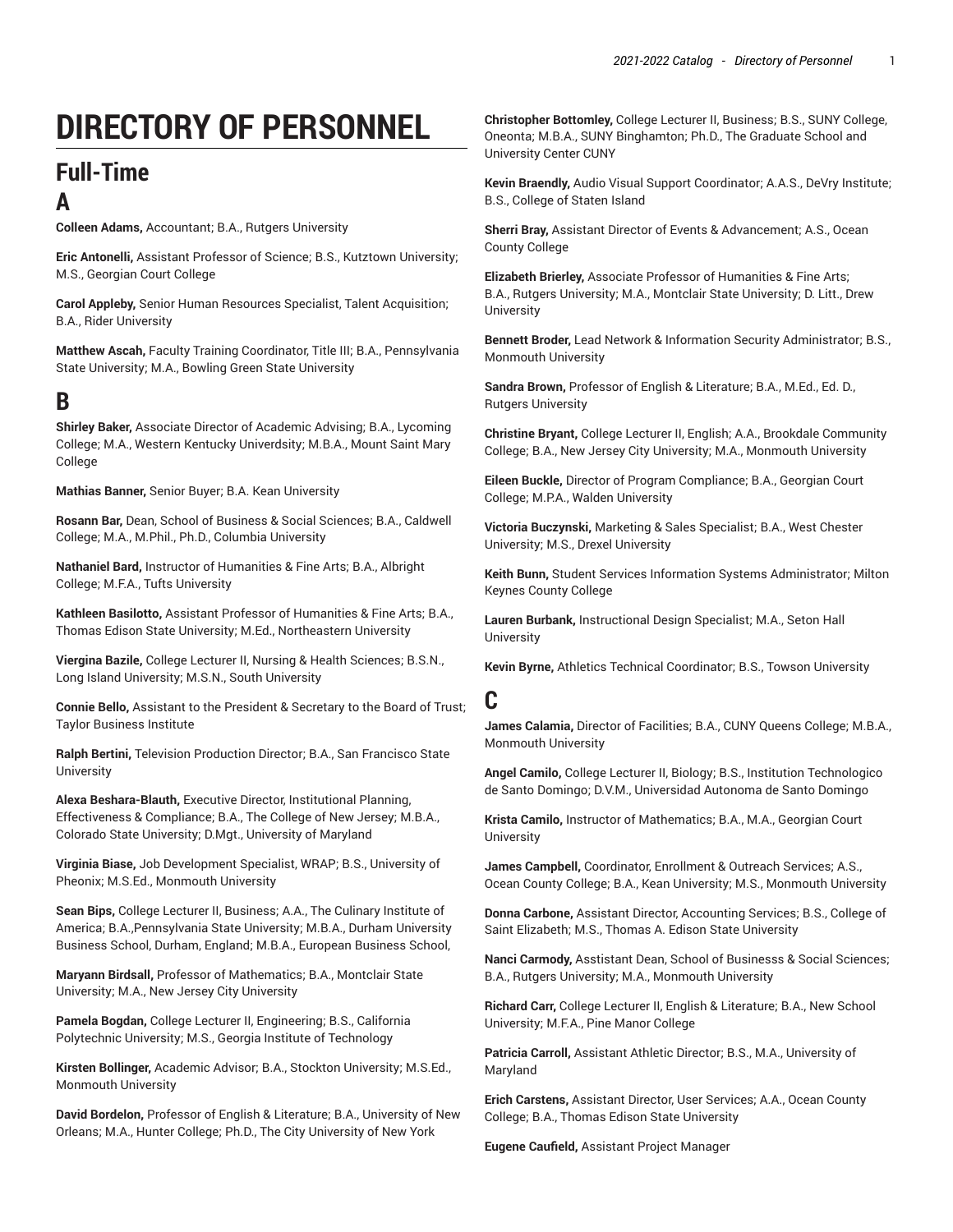**Lisa Cecere,** Assistant Professor of Humanities & Fine Arts; B.A., Rutgers University; M.A., Eastern Illinois University; M.F.A., Southern Illinois **University** 

**Paul Chalakani,** College Lecturer II, Communication/Theatre; B.A., Rider University; M.F.A., George Washington University

**Victoria Cinquegrana,** Academic Advisor; B.A., Felician College

**Antoinette Clay,** Associate Vice President of Academic Affairs; B.A., Montclair State University; M.S.Ed., Monmouth University; Ed.D., Nova Southeastern University

**Kayci Clayton,** Associate Director, Grant Administration; B.S., West Chester University

**Terence Cleary,** Manager, Access Services; A.S., Ocean County College; B.A., Stockton University

**Gerald Cohen,** College Lecturer II, Computer Science; B.S., M.S., Ph.D., Carnegie Mellon University

**Ilene Cohen,** Executive Director of Athletics; B.S., M.S., The College of New Jersey

**Jacquelyn Coletta,** Executive Assistant to VP of e-Learning & Learning Enterprises; B.A.,Stockton University; M.A., Seton Hall University

**Barbara Collins,** School of STEM, Laboratories Coordinator; A.S., Ocean County College

**Maureen Conlon,** Associate Director, Web Services; A.S., Ocean County College; B.S., M.S., Thomas A. Edison State University

**Michele Connolly,** Assistant Director of Academic Advising; B.A., M.A.T., Monmouth University

**James Cranmer,** Supervisor of HVAC; Ocean County Vocational Technical School

**Alexis Crosta,** Academic Administrator, Foreign Learning Programs; B.A., M.S.W., Rutgers University

## **D**

**Eric Daniels,** Educational Technologist; B.A., Grove City College; M.Div., Gordon-Conwell Theological Seminary

**Brianna DeCicco,** Associate Director of Academic Support Services; A.S., Ocean County College; B.A., Kean University

**Diane DeFilippo,** Academic Support Specialist; B.A., Montclair State **University** 

**Jennifer Dellner,** Professor of English & Literature; B.A., Rutgers University; M.A., Ph.D., University of Washington

**Patricia DeNise,** Assistant Director, E.O.F. & Center for Access & Equality; B.A., Georgian Court University; M.Ed., Monmouth University

**Stefan DeRosa,** Programmer Analyst; B.A., Stockton University

**Tracey Donaldson,** Associate Vice President of Human Resources; B.A., Pennsylvania State University; M.H.R.M., DeVry University

**Rachel Doss-Block,** Director of E-Learning & Learning Enterprises; B.S., M.S., University of Tampa

**Stephen Downey,** College Lecturer II, History; B.A., Rutgers University; M.A., Brown University

**Cara Dubitsky,** Human Resources Information Systems Supervisor; B.S., Stockton University; M.S., Temple University

**Taylor Dulemba,** Health Sciences Career Specialist; B.A., William Paterson University; M.A., Montclair State University

**Jacqueline D'Amore,** Senior HR Specialist, Talent & Organizational Development; B.S., Binghamton University

## **E**

**Susan Ebeling-Witte,** Student Intervention Specialist; B.A., Stockton University; M.S., Monmouth University

**Janine Emma,** Registrar; B.S., DeVry Institute of Technology; M.S., Stevens Institute of Technology

**Roxanne Evans,** Director, Title III; B.A., Lincoln University; M.A., LaSalle University; M.S., University of the Sciences

**Bridget Everett,** Executive Assistant to the Associate Vice President, Academic Affairs; A.S., Ocean County College

**Kaitlin Everett,** Director, Workforce Education & Community Programs; B.A., M.P.A., Rutgers University

### **F**

**Cynthia Fallon,** Academic Administrator, School of Science, Tech, Engr & Math; A.S., Ocean County College; B.S., University of Phoenix; M.S., Capella University

**Richard Fallon,** Assistant Professor of Humanities & Fine Arts; A.A.S., Ocean County College; B.F.A., Rutgers University; M.A., Stockton **University** 

**Bryn Farace,** Technical Production Manager; A.A.S., Ocean County College

**Scott Farrell,** College Lecturer II, Chemistry; B.S., University of the Sciences in Philadelphia; M.S., University of Delaware

**Jennifer Fazio,** Director of Student Life; A.A., Ocean County College; B.A., M.A., Stockton University

**Ann Feneis,** Special Assistant to the Executive Vice President of Finance and Administration; A.A.S., Ocean County College

**Bridget Feneis,** Assistant Professor of Mathematics; B.A., Stockton University; M.S., University of North Texas

**Mary Fennessy,** Director of Program Services for Nursing & Health Sciences; B.S., Georgian Court University; M.A.S., Fairleigh Dickinson University

**Juvyscilla Ferriols,** College Lecturer II, Nursing & Health Sciences; B.S.N., Brokenshire College; M.S.N., Monmouth University

**Glenn Frischmann,** Lieutenant, Security; A.S., B.S., Thomas Edison State University

**Robert Furstoss,** Instructor of English & Literature; B.A., M.A., Rutgers **University**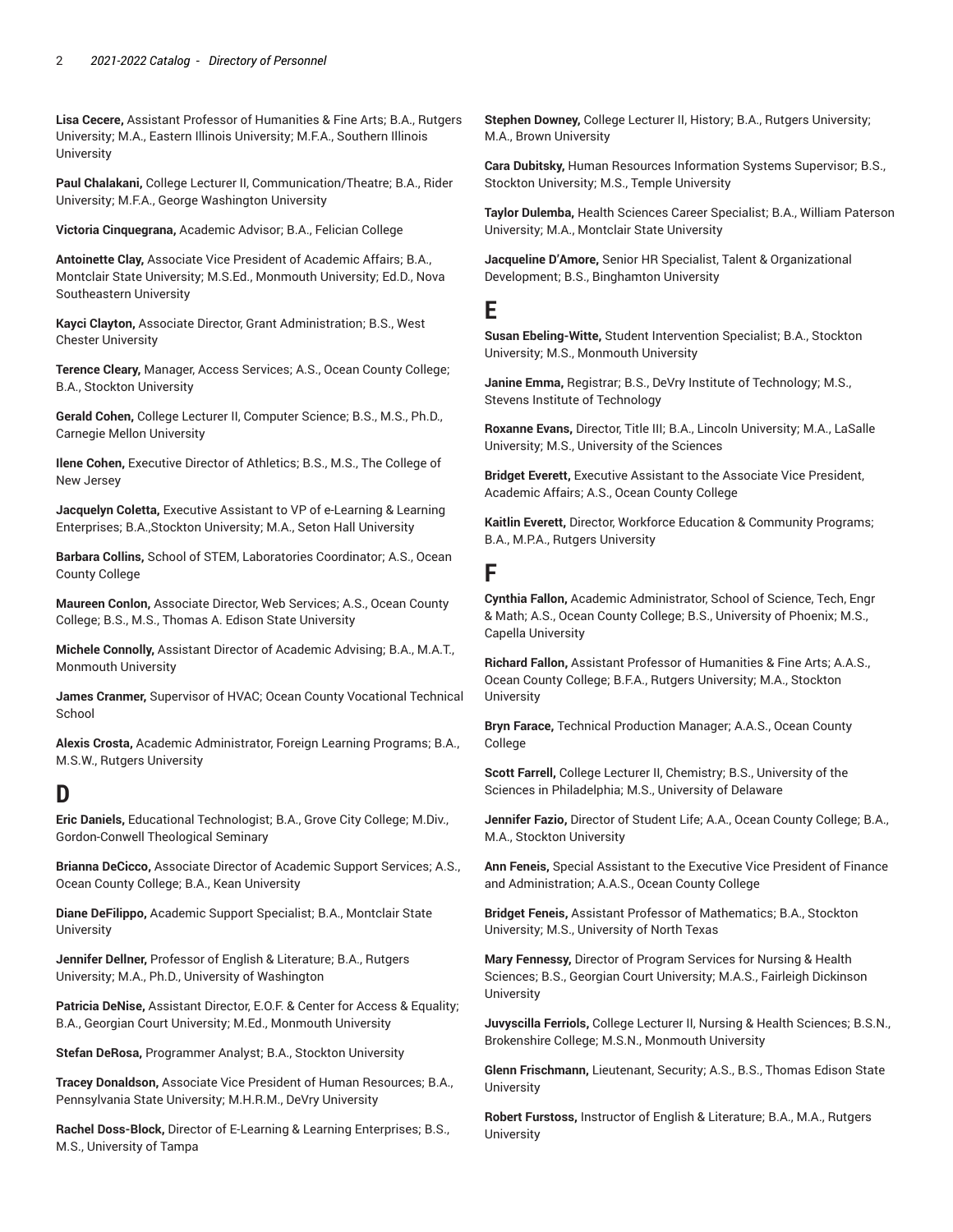**Richard Futrell,** Programmer Analyst; B.S., William Paterson University; M.S., Montclair State University

## **G**

**Eileen Garcia,** Vice President of e-Learning and Learning Enterprises; B.S., M.S., Florida Atlantic University; Ed.D., Florida International University

**Yessika Garcia-Guzman,** Executive Director, Financial Aid; B.S., Fordham University; M.S., Hunter College; M.P.A., John Jay College of Criminal Justice

**Kashonna Garcon,** Academic Advisor; B.S., William Paterson University; M.S., Kansas State Univesity

**Karin Gargone,** Instructor of Humanities & Fine Arts; B.M., M.A., Indiana University Bloomington

**Judith Gasarowski,** Accounting & Payroll Associate; B.S., Rider University

**Deeanne Gatta-Salter,** Academic Advisor; B.S.B.A., Thomas Edison State University

**Donald George,** Instructor of Computer Science; B.S., North Carolina A & T State University; M.S., New Jersey Institute of Technology

**Jason Ghibesi,** College Lecturer II, Political Science/History; B.A., Seton Hall University; M.P.A., Kean University

**Thomas Gialanella,** Executive Director, School Relations; A.A., Ocean County College; B.A., Rowan University; M.A., New Jersey City University

**Peter Giangrande,** Supervisor of Warehouse Operations; A.A., Thomas Edison State University

**Patricia Gianotti,** College Lecturer II, Addictions Counseling; B.A., Thomas Edison State University; M.A., University of Phoenix

**Caterina Gibson,** College Lecturer II, Anatomy; M.S., D.C., New York Chiropractic College

**Mary Gibson,** Assistant Director, Workforce Training Programs; A.A., Ocean County College; B.S., Stockton University; M.S., Jersey City **University** 

**Amelia Giles,** Financial Aid Advisor; B.S., Bellevue University

**Mary Susan Gill,** College Lecturer II, Nursing & Allied Health; B.S.N., West Chester University; M.S. Gwynedd-Mercy College

**Brian Gilmore,** College Lecturer II, Humanities & Fine Arts; B.M., Rowan University; M.Musc., University of Alabama

**Samantha Glassford,** College Lecturer II, English; B.A., Georgian Court University; M.A., Monmouth University

**Siu Lee Gong,** Payroll Specialist; A.A.S, F.H. LaGuardia Community College

**Theodore Gordon,** Instructor of Mathematics; B.A., M.A., Pennsylvania State University

**Christopher Graham,** Manager, Technical Services; B.A., Gerogian Court University; Kean University; M.S., Drexel University

**Duane Grembowicz,** Associate Professor of Science; A.A., Ocean County College; B.A., Drew University; M.S., Rutgers University

**Shirley Grone,** Assistant Professor of Mathematics; B.A., Montclair State University; M.S., Rutgers University

**Nicole Grosso,** Project Manager; A.S., Brookdale Community College; B.Arch., Pratt Institute

**Lisa Gruber,** Assistant Director, Employee Pensions & Benefits; A.A.S. Brookdale Community College; B.A., Stockton University

**Veronica Guevara-Lovgren,** Assistant Dean, School of Arts & Humanities; B.A., M.A., Monmouth University

#### **H**

**James Hadley,** College Lecturer II, Accounting; B.S., M.B.A., Monmouth University

**Louis Hales,** Barnegat Bay Partnership Director; B.S., Davidson College; M.S., College of Charleston; Ph.D., Georgia State University

**Sheenah Hartigan,** Executive Director, Enrollment Services; B.S., The College of New Jersey

**James Hauenstein,** Director, Southern Education Center; B.A., Boston College; M.Ed., Georgian Court University

**Robbin Haynes,** Assistant Director of Financial Aid; B.S., M.S., Capella University

**Maysa Hayward,** Associate Vice President of Int'l. Prog., Academic; B.A., Cairo University; M.A., American University in Cairo; Ph.D., Indiana University of Pennsylvania

**Christine Healey,** Director of Purchasing & Payables; B.S., St. Peter's University; M.P.A., Rutgers University

**Scott Heilman,** Assistant Professor of Health and Human Performance; B.S., M.Ed., Temple University

**Jodi Heitmann,** Executive Assistant to the President

**Kathleen Higham,** Director of Financial Reporting; B.A., Stockton University

**Edmund Hong,** College Lecturer II, Computer Science; B.S., City College of New York; M.S., Polytechnic Institute of New York University

**Nicole Howard,** Graphic Specialist; B.A., M.A., Morehead State University

**Katie Hueth,** Prevention Education Coordinator; M.A., The College of New Jersey

**Lauren Humphrey Byer,** Academic Advisor; B.A., M.Ed., University of Florida

**Debora Humphreys,** Senior Employee Benefits Specialist; A.A.S., Ocean County College

**Kirk Humphreys,** Network & Unified Communication Administrator; Lincoln Technicial Institute

**Lisa Hussain,** Accounting Associate; A.S., Ocean County College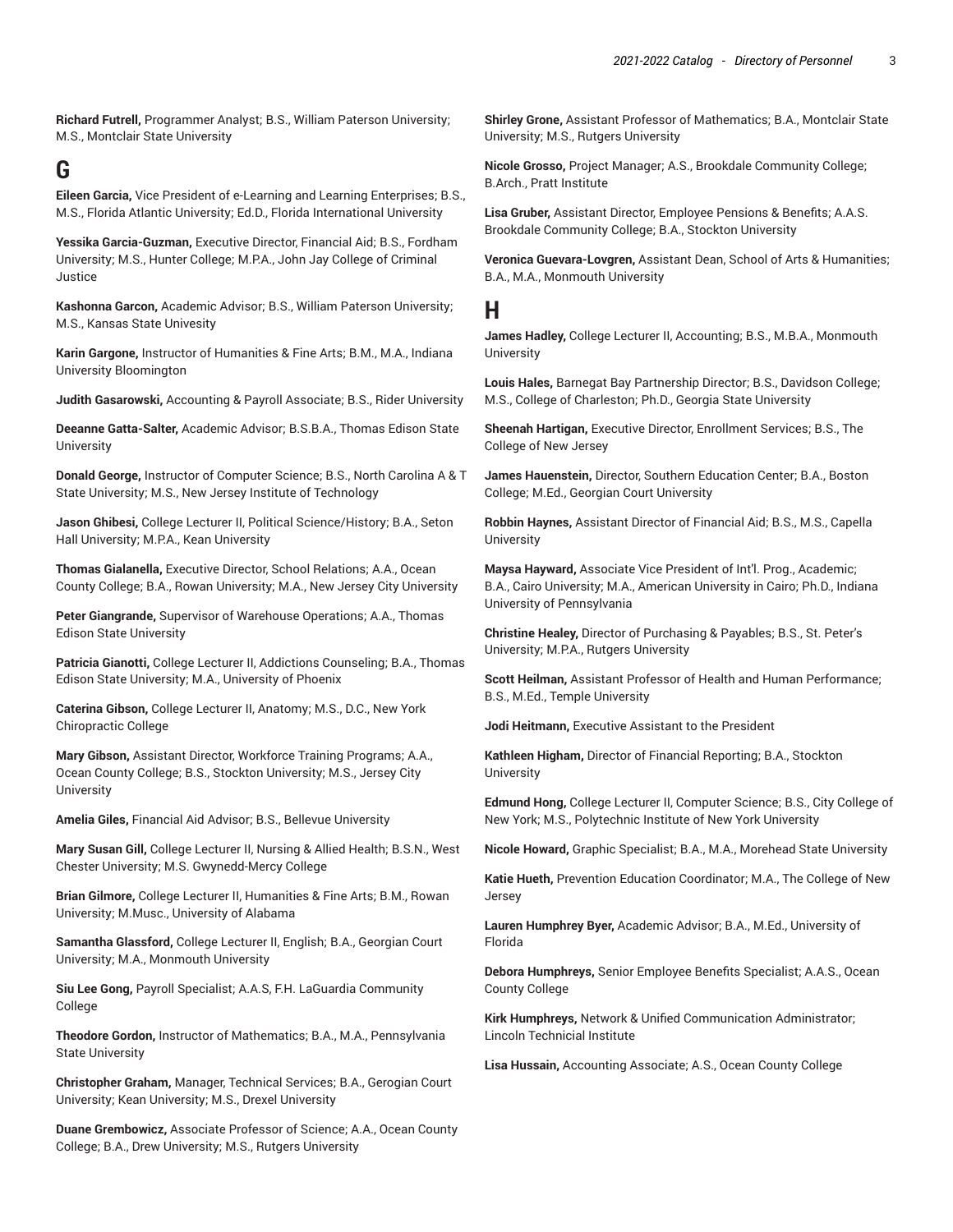## **J**

**Henry Jackson,** Executive Director of Academic Success; B.A., Howard University; M.A., M.Ed., Teachers College, Columbia University; Ed.D., San Diego State University

**Celeste Jamerson,** Registration Services Specialist; A.S., A.A.S., A.S.G.E., Ocean County College; B.A., Kean University

**Anthony Jordan,** Enterprise Applications Director; B.S., DeVry University

## **K**

**Maryann Kaufmann,** Nursing Simulation, Skills and Student Retention Specialist; A.A.S., Ocean County College; B.S.N., Thomas Edison State University; M.S.N., Seton Hall University

**Daniel Keiser,** College Lecturer II, Mathematics; A.A., Middlesex County College; B.A., The College of New Jersey; M.A., Georgian Court University

**Jack Kelnhofer,** College Lecturer II, e-Learning; B.A., M.A., M.B.A., Georgian Court University; M.A., Monmouth University

**Lynn Kenneally,** Professor of Social Science; B.A., University of Mary Washington College; M.A., Georgian Court University; M.Ed., University of New England; J.D., Seton Hall University

**Jeong Kim,** College Lecturer II, Mathematics; B.A., B.S., State University of New York, Binghamton; M.S., Columbia University

**Jennifer Kipp,** Coordinator of NJ Stars/Academic Advisor; B.A., M.A. The College of New Jersey

**Joseph Kirchhofer,** Associate Professor of Social Science; B.S., The College of New Jersey; M.Ed., Seton Hall University

**Taylor Kirkpatrick,** Registration Services Specialist; B.S., Felician **University** 

**Jan Kirsten,** Executive Director of College Relations; B.S., Georgian Court University; M.B.A., Fairleigh Dickinson University

**Kencis Kleinschmidt,** Veterans Program Coordinator/Student Advisor; B.A., University of Northern Colorado; M.A., Concordia University

**Lee Kobus,** College Lecturer II, Humanities & Fine Arts; B.A., King's College; M.A., Monmouth University

**Joseph Konopka,** Vice President of Academic Affairs; B.A., Rutgers University; M.B.A., St. Peter's University; M.S., New Jersey Institute of Technology; Ph.D., Northcentral University

**Helen Konz,** Student Support Services Project Specialist; A.A., Ocean County College; B.A., Georgian Court University

**Marilyn Kralik,** Professor of Humanities & Fine Arts; B.A., Marywood College; M.A., Ph.D., University of Pennsylvania

**Keith Kramer,** Manager of General Buildings Maintenance; A.S., Ocean County College

**Stephanie Kroeger,** College Lecturer II, Business; B.B.A., Florida International University; M.A.C., Florida International University

**Paul Kuehne,** College Lecturer II, Mathematics; B.A., Elizabethtown College; M.B.A., Corllins University; M.A., Villanova University

**Jeffrey Kurz,** Student Services & Recruitment Specialist, SEC; B.A., William Paterson University; M.A., Rowan University

#### **L**

**Marc LaBella,** Associate Professor of Science; B.S., M.S., Fairleigh Dickinson University

**Jonathan Lafferty,** Lieutenant, Security; A.S., Ocean County College

**Mary Lancaster,** Controller; B.S., The College of New Jersey

**Brenda Lange,** Marketing & Communications Writer/Editor; A.A.S., Ocean County College; B.A., Temple University

**Charlotte Langeveld,** College Lecturer II, Social Science; B.A., Marymount University; M.A., Columbia University

**Dorothy LaPosa,** President's Liaison; A.S., Ocean County College

**Jon Larson,** College President; B.A., Norwich University; M.A., Ph.D., University of Maryland

**Neil Lavender,** Professor of Social Science; B.S., M.A., Fairleigh Dickinson University; Ph.D., The New School for Social Research

**Debra Lee-Vasquez,** Executive Assistant to the Vice President, Student Affairs; A.S., Ocean County College

**Michael Leon,** Manager of Graphic Design; B.A., Rutgers University

**Karen Light,** Associate Registrar; B.A., Bucknell University

**Ann Lohrey,** Registration Services Specialist; A.S. Ocean County College; B.S., Bellevue University

**John Lopez,** Director of College Safety & Security; B.A., M.A.S., Fairleigh Dickinson University

**Robert Luurtsema,** Coordinator, Veterans& Military Resource Center; B.A., Stockton University

**Vivian Lynn,** Dean of E-Learning; B.S., M.S., Kean University

### **M**

**Christopher MacDonald,** College Lecturer II, Physics; B.S., University of California; M.S., University of Pennsylvania

**Margaret Maghan,** College Lecturer II, Psychology; B.A., The College of St. Elizabeth; M.S., Northeastern University; Ph.D., Fordham University

**Kathleen Malachowski,** Associate Professor of Health and Human Performance; B.S., Westfield State College; M.Ed., Springfield College

**Kenneth Malagiere,** Executive Director, OCC Foundation; B.A., Fairleigh Dickinson University

**Kimberly Malony,** Alumni & Advancement Director; M.A., Georgetown **University** 

**Catherine Mancuso,** College Lecturer II, Dance/Theatre; B.A., American University; M.A., New York University

**Gerald Mangino,** Manager, Health Care Career Programs; B.S., Kean University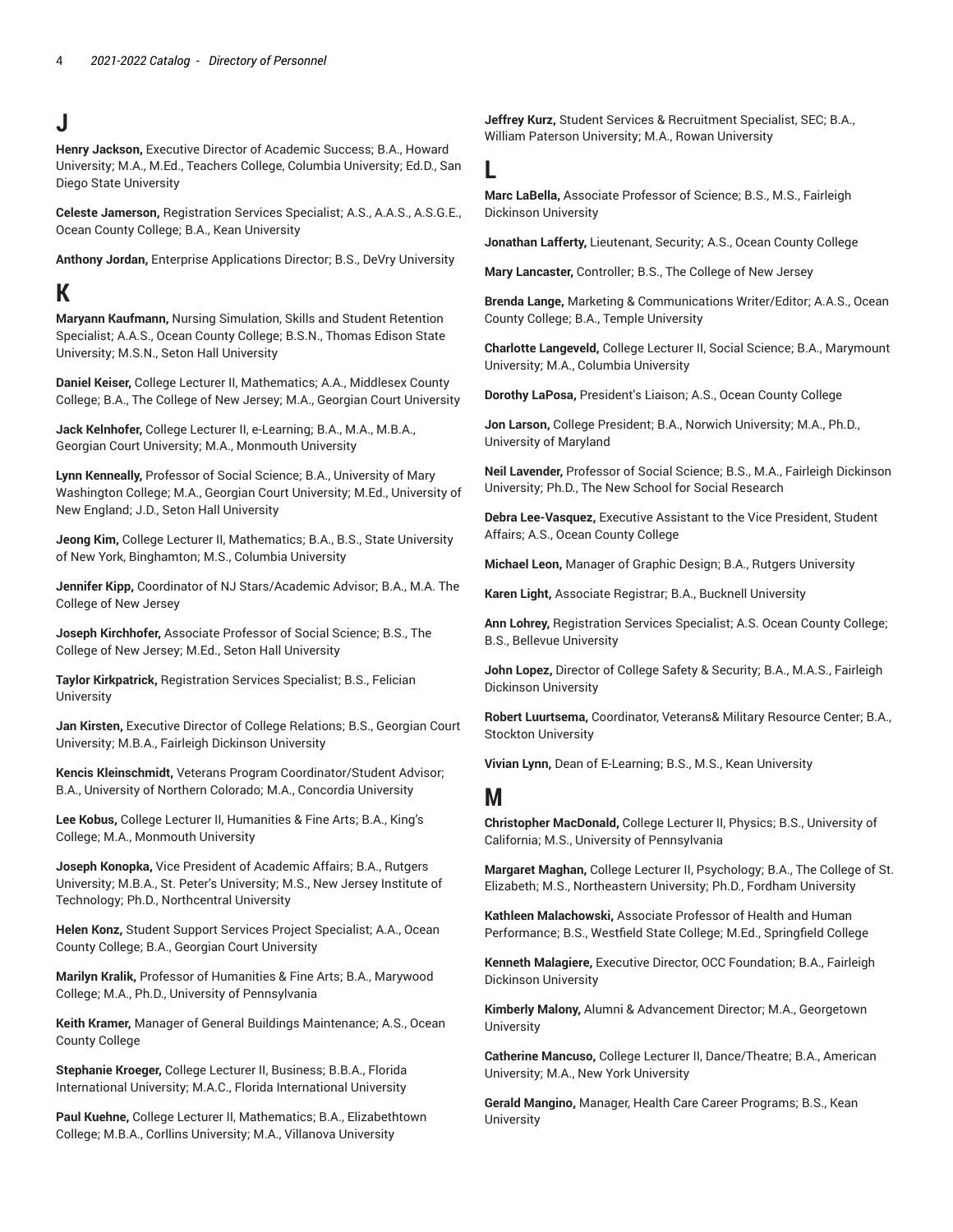**Leonard Mannino,** Director of Building Maintenance; Ocean County Vocational Technical School; Rutgers University for Government Services

**Robert Marchie,** College Lecturer II, History; B.A., Rowan University; M.A., Monmouth University

**Janet Marler,** College Lecturer II, Library; B.A., Hood College; M.S., Drexel **University** 

**James Marshall,** Assistant Director of Assessment; B.A., Rowan University; M.S., Drexel University

**Christina Matuszewski,** Talent Acquisition Coordinator; B.S., Rowan **University** 

**Martha Maxwell-Doyle,** Project Coordinator for the Barnegat Bay Partnership; B.S., Rutgers University

**Shannon Mayars,** Executive & Artistic Director, Grunin Center for the Arts; B.S., Northwestern University; M.F.A, The University of Texas at Austin

**Heather Mayer,** Manager of Mail & Events Services; A.A., Ocean County College; B.A., Georgian Court University

**Anastacia McCloskey,** College Lecturer II, Library; B.A., Georgian Court University; M.S., Drexel University

**John McElroy,** College Lecturer II, Biology; B.S., Monmouth University; D.C. NY Chiropractic College

**Vicki McMillian,** Professor of Mathematics; B.S., Baylor University; M.A., Sam Houston State University

**Desiree McSulla,** HR Specialist, Benefits & Talent Acquisition; B.A., The College of New Jersey

**Elizabeth Metzger,** e-Learning Instructional Designer; B.E., Stevens Institute of Technology; M.Ed., Florida Atlantic University

**Kenneth Michalek,** College Lecturer II, Computer Science; B.S., University at Buffalo; M.S., University of Illinois, Urbana; M.S., Monmouth University

**Marybeth Millan,** College Lecturer II, Nursing & Health Sciences; B.S.N., New Jersey City University; M.S.N., Kean University

**Ljiljana Milojevic,** Professor of Humanities & Fine Arts; B.A., University of Belgrade; M.A., Ph.D., University of Massachusetts

**Megan Miskin,** Student Support Services Program Director (TRIO); A.A.S., Ocean County College; B.A., University of Maryland; M.A., Kean University

**Kathleen Mohr,** Assistant Director of Enrollment Services; B.A., Stockton University; M.Ed., Rowan University

**Jason Molloy,** College Lecturer II, English; A.A., Ocean County College; B.A., Rowan University; M.F.A., University of California Los Angeles

**Valarie Morris,** Office Manager & Special Events Coordinator; B.S., Stockton University

**Quinn Morris-Pearson,** College Lecturer II, Library; B.A., Hampshire College; M.A., Simmons College School of Library & Information Science

**Robert Moser,** Security Investigator; B.A., Kean University

**Ibrahim Moustafa,** College Lecturer II, Business; B.S., The City University of New York; M.B.A., Saint Peter's University

**Thomas Murasky,** Virtual Desktop Administrator; B.S., Monmouth College

**Catherine Murphy,** Associate Professor of Science; A.S., Community College of Philadelphia; B.S., West Chester State University; M.S., Villanova University; Ph.D., University of Connecticut

**Morgan Murphy,** Registration Services Specialist; A.S., Ocean County College; B.A., Stockton University

**Cara Muscio,** Planetarium Manager; B.S., Susquehanna University; M.S., Old Dominion University

**Steven Myszka,** Network & Systems Administrator; A.S., Ocean County College; B.S., Stockton University

#### **N**

**Jaimee Nadzan,** Website Coordinator, Content & Visual Layout; B.A., Kean University

**Maryjean Natoli,** College Lecturer II, Nursing & Health Sciences; A.A.S., Ocean County College; B.S.N., M.S.N., Kean University

**Alison Noone,** Assistant Director Of Student Life; A.A., Ocean County College; B.S., Excelsior College; M.B.A., Excelsior College

## **O**

**Gina Opauski,** Assistant Director of Work Readiness; A.A., Ocean County College; B.S., Stockton University; M.S.W., Monmouth University

**Susan O'Connor,** Program Director, Perkins & Curriculum Compliance; B.A., Kean University; M.A., Fairleigh Dickinson University

**Sean O'Leary,** Technical Director; A.S., Ocean County College

### **P**

**Kathryn Pandolpho,** Director, Counseling & Student Development Services; B.S., William Paterson University; M.A., Montclair State University; Ph.D., Capella University

**Melanie Parker,** Assistant Director of Campus Services; B.S., Green Mountain College

**Joseph Pelkey,** Senior Programmer Analyst; A.S., Ocean County College

**Ti Peng,** College Lecturer II, E-Learning, Mathematics; B.S., Rowan University; M.S., Rutgers University

**Ricardo Perez,** Lieutenant, Security; A.S., Ashworth University

**Christine Pericone,** Assistant Professor of Science; B.S., Kean University; M.S., Seton Hall University

**T. Madison Peschock,** College Lecturer II, English & Literature; B.A., M.A., California University of Pennsylvania; Ph.D., Indiana University of Pennsylvania

**Ceili Pestalozzi,** Watershed Specialist, BBP; B.S., Stockton University

**Nicole Petersen,** Water Quality Specialist, BBP; B.S., Stockton University

**Kelly Petrolis,** Student Intervention Specialist; A.A., Ocean County College; M.S., Monmouth University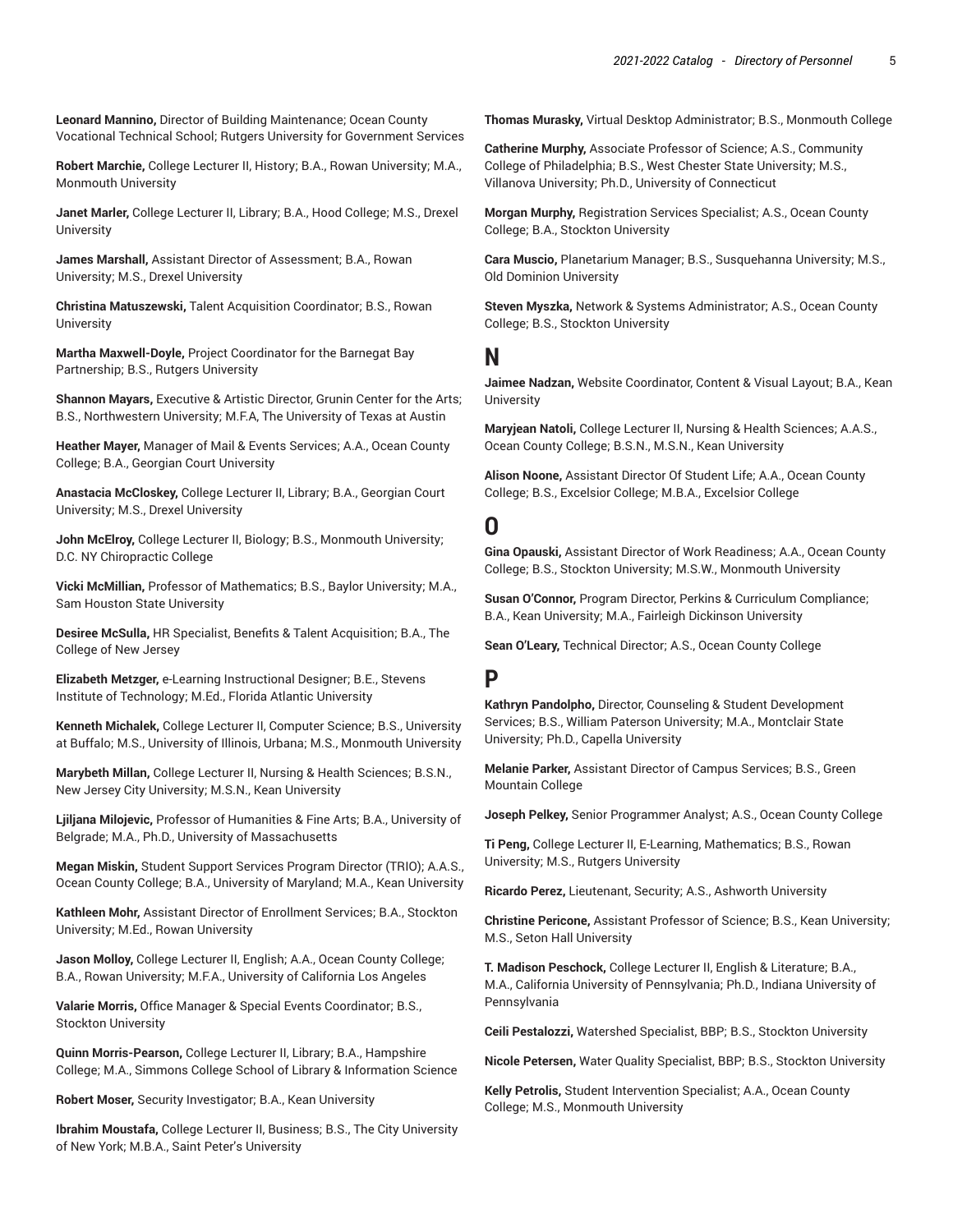**Debra Pfaff,** Academic Administrator, School of Arts & Humanities; A.A.S., Ocean County College; B.S., Georgian Court University

**Danielle Piccione,** College Lecturer II, Nursing & Health Sciences; A.A.S., Ocean County College; B.S.N., M.S.N., Kean University

**Samuel Pinkava,** College Lecturer II, Mathematics; B.S., M.Ed., University of Maryland; M.S., Towson University

**Emily Pirl,** Field Specialist, Barnegat Bay Partnership; B.S., Rutgers **University** 

**Saundra Piscitelli,** Instructor of Humanities & Fine Arts; A.S., Ocean County College; B.A.S., Siena Heights University; M.Ed., Grand Canyon **University** 

**Catherine Pontoriero,** Librarian - Reference Services/Associate Professor; B.A., The College of New Jersey; M.L.I.S., Rutgers University

**Leslie Price,** Enrollment Communications Administrator; B.S., Monmouth **University** 

**Jamie Prioli,** Adaptive Services Specialist; B.S., West Chester University

**Jenna Puglisi,** Enrollment Services Advisor; A.A., Ocean County College; B.A., Monmouth University

**Tamila Purpuro,** College Lecturer II, Nursing & Health Sciences; A.A.S., Ocean County College; B.A., Georgian Court University; M.S.N., Kean **University** 

**Renate Pustiak,** College Lecturer II, Humanities & Fine Arts; A.A.S., Ocean County College; M.S., Rigas Technical University

## **R**

**Gerald Racioppi,** Vice President of Student Affairs; B.S., Northern Arizona University; M.B.A., Colorado Technical University; Ed.D. Tarleton State **University** 

**Mary-Ellen Rada,** College Lecturer II, Anatomy; B.S., Stockton University; D.C., Sherman College of Chiropractic

**Vijay Ramdeen,** College Lecturer II, Chemistry; B.S., Lafayette College; M.A., University of Virginia

**Anna Regan,** Executive Director of Academic Advising; B.S., Villanova University; M.A., George Washington University

**Laura Rickards,** Director, Center for Access & Equality; B.S., University of Massachusetts; M.A., Lesley University; M.F.A., Fairleigh Dickinson University

**Sylvia Riviello,** Dean, School of Science, Technology, Engineering & Math; B.A., Immaculata University; Ph.D., Bryn Mawr College

**Joaquin Rolon,** Associate Professor of English & Literature; B.A., Ed.M., Temple University; Ed. D., Rutgers University

**Bridget Root,** Assistant Registrar, Systems & Services; A.A., Ocean County College; B.B.A., American Public University System

**Donna Rosinski-Kauz,** Director of Library Services; B.A., M.L.S., University of Pittsburgh

**Jon Ross,** Assistant Director of Custodial and Landscape Services; A.S., University of Scranton

**Joseph Rua,** Sr. Institutional Research Analyst; B.A., Rutgers University

**Christopher Ruth,** College Lecturer II, Philosophy/History; B.A., M.A., University of Oregon; Ph.D., Villanova University

## **S**

**Amir Sadrian,** Associate Vice President of Academic Affairs; B.S., Abadan Institute of Technology; M.S., University of Bridgeport; M.S., University of Pittsburgh; Ph.D., University of Pittsburgh

**Vandana Saini,** College Lecturer II, Mathematics; B. Sc., M.Sc., Panjab University, India; M.S., Ph.D., George Mason University

**Connor Sampson,** Operations Coordinator, Tutoring Center; B.S., Seton Hall University

**Ellen Schaffer,** Assistant Manager of Accounts Receivable; B.S., Monmouth University

**Elaine Schardien,** Assistant Director of Academic Success; B.A., Virginia Wesleyan College; M.A., Georgian Court University

**Neil Schiller,** Associate Professor of Engineering Studies; A.S., Big Bend Community College; B.S.E.E., Washington State University; M.S.E.E., Texas A & M University

**Eileen Schilling,** Sr. Liaison to the President for Institutional Initiatives; B.A., M.A., Georgian Court University

**Susan Schneider,** College Lecturer II, Nursing & Health Sciences; M.S., Thomas Edison State University

**Heather Sciarappa,** College Lecturer II, English; B.A., College of Charleston; M.A., Monmouth University

**Sharon Scrofine,** College Lecturer II, Nursing & Allied Health; A.A.S., Ocean County College; B.S., M.S. Kean University; D.N.P, Monmouth **University** 

**Julie Scruggs,** Director of Clinical Instruction; A.A.S., Ocean County College; B.S.N., Bloomfield College; M.S.N., Kean University

**Chad Sexton,** College Lecturer II, Sociology; A.A., Jamestown Community College; B.A., SUNY at Fredonia; M.A., Ph.D., University at Buffalo

**Gary Shaffer,** Assistant Professor of Humanities & Fine Arts; A.S., Ocean County College; B.B.A., Pace University; M.A., Monmouth University

**Geraldine Sheridan,** Special Assistant to Associate Vice President, Human Resources; A.A., Ocean County College; B.A., Stockton University

**Heidi Sheridan,** Dean, School of Arts & Humanities; A.A., Crafton Hills College; B.A., University of California Riverside; M.A., California Polytechnic State University; M.F.A., Drew University

**Stephanie Shestakow,** College Lecturer II, Humanities & Fine Arts; A.A., Ocean County College; B.A., Barnard College Columbia University; M.A. Teachers College, Columbia University; M.A., University College London

**Carolyn Showalter,** Assistant Dean, STEM; B.S.Ed., M.A., Ohio State **University** 

**Lincoln Simmons,** College Lecturer II, Biology; B.A., City University of New York; M.S., Drexel University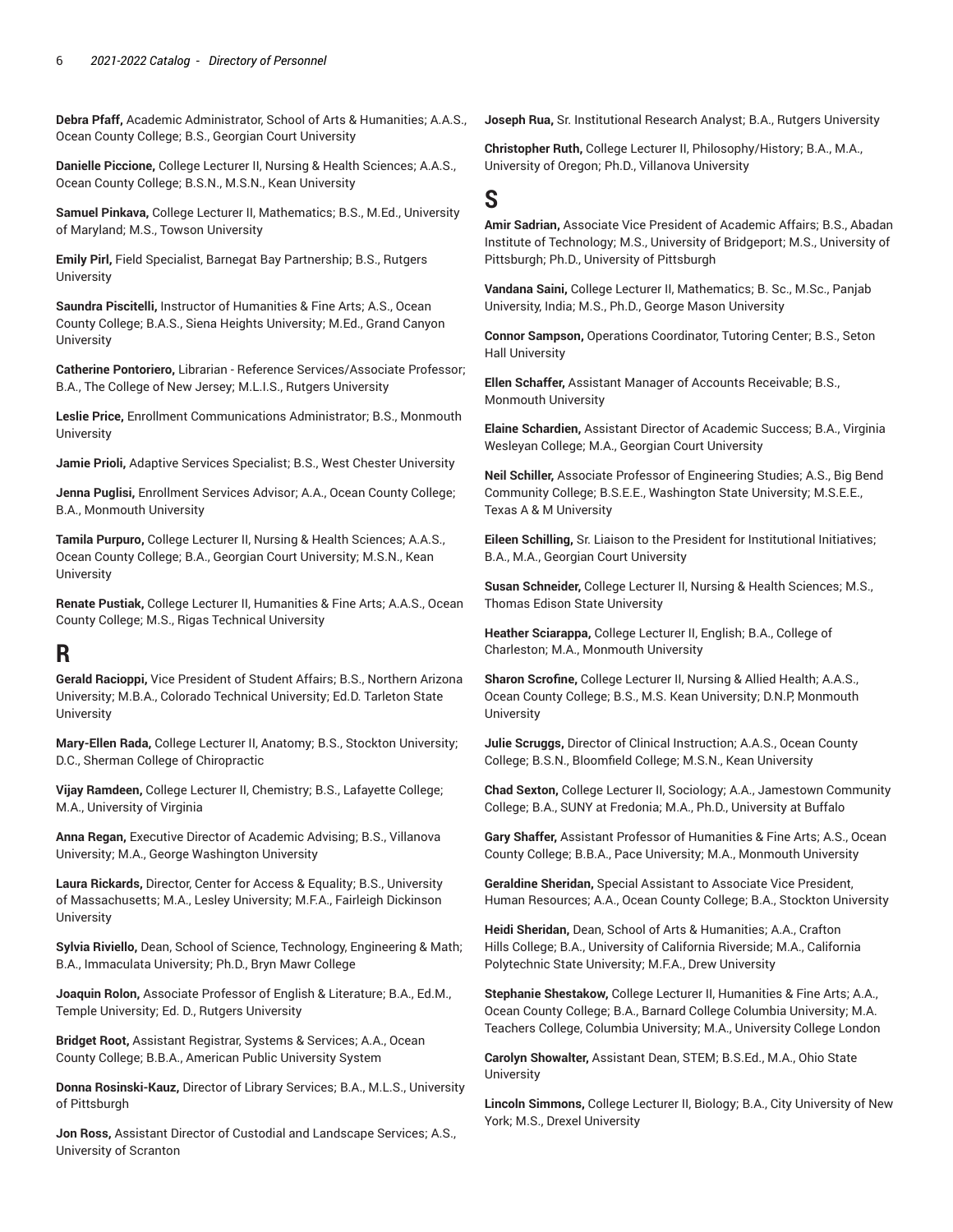**Linda Simmons,** Nursing Skills Lab Coordinator; B.S.N., Rutgers **University** 

**Ameer Sohrawardy,** College Lecturer II, English; B.S., NYU Polytechnic University; M.A., SUNY Stony Brook; Ph.D., Rutgers University

**Kayla Stahl,** Enrollment Services Advisor, Early College; B.A., Kean **University** 

**Maria Steblyanko,** College Lecturer II, Chemistry; B.S., M.S., Moscow State University; Ph.D., Thomas Jefferson University

**Angela Stephen,** Bursar; B.S., Centenary College

**Elizabeth Stevenson,** Assistant Dean, School of Nursing & Health Sciences; A.A.S., Ocean County College; B.S.N., Kean University; M.S.N., Kean University; Ph.D., Kean University

**Patrick Stivale,** Senior Network & Systems Administrator; A.A., Middlesex County College

**Kristyn Stout,** College Lecturer II, English; A.A., B.A., Rider University; M.A. The College of New Jersey

**Sydney Stroman,** Assistant Director of Security; A.S., Ocean County College; B.A., Kean University; M.A., Seton Hall University

## **T**

**Jayanti Tamm,** Associate Professor of English & Literature; B.A., CUNY, Queens College; M.F.A., American University

**Maria Tchaplygin,** Database Coordinator; A.A.S., Ocean County College

**Alyssa Tipton,** Talent & Organizational Development Coordinator; B.A., Northern Kentucky University

**Katherine Toy,** College Lecturer II, Business; B.A., Ph.D., University of Pennsylvania

**Lorie Trachtenberg,** Director of Testing; B.A., Georgian Court University

**Mary Troy,** Director of Institutional Research; A.S., Ocean County College; B.S., Kean University; M.Ed., Pennsylvania State University

**Anthony Trump,** Executive Director, Student Services; B.S., The College of New Jersey; M.S.S., United States Sports Academy; Ed.D., Rowan **University** 

**Karen Trump,** Academic Advisor; A.A., Ocean County College; B.A., The College of New Jersey

**Matthew Tutela,** Supervisor of Mail Services; A.S., Ocean County College; B.S., Stockton University

**Nicholas Tyler,** Programmer Analyst; B.S., Kean University

## **V**

**James Vasslides,** Barnegat Bay Partnership Senior Scientist; B.S., M.S., Rutgers University

**Lynn Vazquez,** Associate Professor of Mathematics; B.A., M.A., Georgian Court University

**John Villanueva-Cavero,** Accountant; B.S., Kean University

## **W**

**Howaida Wahby-Eraky,** Assistant Dean, E-Learning, International Programs; B.A., Ph.D., Alexandria University, Egypt; M.A., The American University in Cairo

**John Wallace,** College Lecturer II, Library; J.D., Rutgers University; M.L.S., Valdosta State University

**Teresa Walsh,** Dean, School of Nursing & Health Sciences; A.A.S., Ocean County College; B.S.N., M.S.N., Seton Hall University

**Karen Walzer,** Program Outreach Coordinator for Barnegat Bay Partnership; B.S., Bucknell University

**Ryan Ward,** Sr. Project Manager; A.S., Ocean County College; B.S., Stockton University

**Marina Wassef,** College Lecturer II, Economics; B.S., College of Staten Island; M.A., Rutgers University

**Christine Webster-Hansen,** Assistant Dean, E-Learning; B.A., Rowan University; M.A., Rutgers University; Ph.D., Temple University

**Jonathan Weiss,** College Lecturer II, Computer Science; B.A., New York University; M.S., University of Pennsylvania

**Mark Westmoreland,** College Lecturer II, Philosophy/History; B.A., Union University; M.A., University of Memphis; M.A., Villanova University; M.A., Villanova University

**Laura Wills,** Coordinator of Transfer Services/Academic Advisor; B.A., M.A., Georgian Court University

**Karen Wilson-Wylie,** Senior Financial Aid Advisor; M.S., Capella University

**Sara Winchester,** Executive Vice President of Finance & Administration; A.S., Brookdale Community College; B.S., Rutgers University; M.B.A., Georgian Court University; C.P.A., State of New Jersey

**Laura Wingler,** Lead Instructional Designer, E-Learning; A.A., Brookdale Community College; B.A., Rider University; M.F.A., Western Connecticut State University; M.Ed., American College of Education

**Jaclyn Wood,** Education & Community Engagement Coordinator; M.A., SUNY, Cooperstown

### **Y**

**Michelle Youngs,** Assistant Director, Operations & Production; B.Mus., SUNY College at Fredonia; M.Ed., Cambridge College

**Stacey Yurcho,** Enrollment Services Specialist; A.A.S., Middlesex County College; B.S., Thomas Edison State University

### **Z**

**Jill Zacharczyk,** Assistant Professor of Mathematics; B.S., M.A., Seton Hall University

**Jessica Zawerczuk,** Assistant Director, Marketing & Sales, Gruning Center; B.S., Long Island University

**Gina Zippo-Mazur,** Coordinator Accessibility Services; B.S., M.S., Rutgers **University**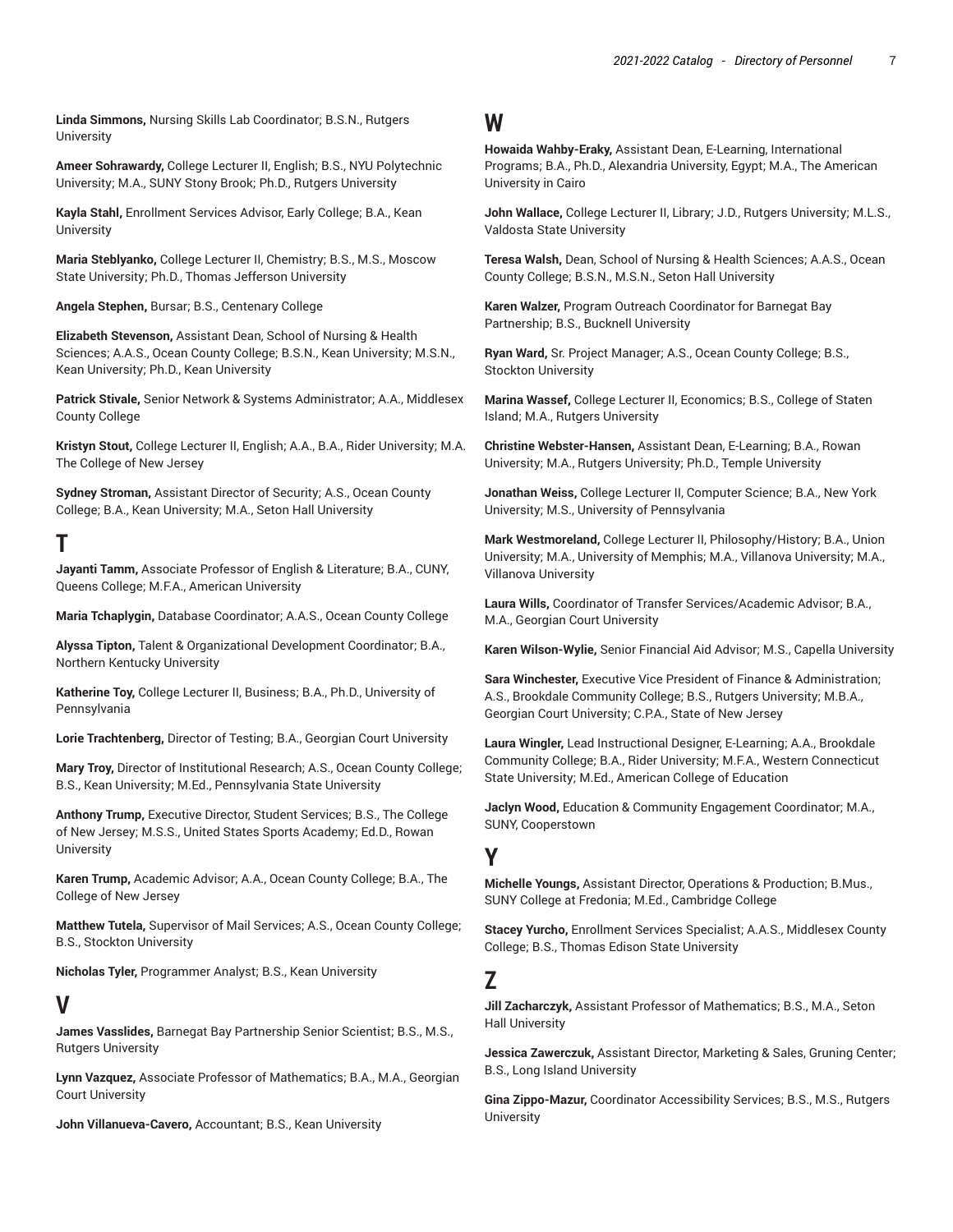**Justin Zutski,** Career Pathways Coordinator; B.S., Stockton University; M.B.A., Stockton University

## **Part-Time A**

**Thomas Adamo,** Adjunct Faculty, Humanities & Fine Arts; B.A., M.A., Monmouth University

**Adam Aguiar,** Adjunct Faculty, Science; B.S., Fairleigh Dickinson University; Ph.D., University of Delaware

**Seyedfarzad Ahmadi,** e-Learning Adjunct Faculty, Humanities & Fine Arts; Ph.D., Virginia Tech

**Saeed Ahmed,** Adjunct Faculty, Engineering; M.S., Moscow Power Engineering Institute; M.S., Virginia Polytechnic Institute & State University

**Daniel Al-Daqa,** Adjunct Faculty, English & Literature; B.A., Rutgers University; M.F.A., West Virginia University

**Marco Albarran,** e-Learning Adjunct Faculty, Business Studies; B.S., M.B.A., Lynn University

**Elena Allen,** e-Learning Adjunct Faculty, Humanities & Fine Arts; B.A., Krasnoyarsk University, Russia;; M.S., Ph.D., Capella University;; M.A., Middlebury College

**Raja Almukahhal,** e-Learning Adjunct Faculty, Science; M.S. Idaho State University; Ph.D., Howard University

**Paul Altero,** Adjunct Faculty, Business Studies; A.S., Ocean County College; B.S., University of Delaware; M.S., Syracuse University

**Antonio Altilio,** Adjunct Faculty, Humanities & Fine Arts; B.A., Saint Peter's University; M.A., New Jersey City University

**Joseph Amoroso,** Adjunct Faculty, Science; A.S., Ocean County College; B.S., Stockton University; M.S., Georgian Court University

**Carmen Anderson,** Adjunct Faculty, Social Science; B.S., Kean University; M.S.W., New York University

**Mark Angelo,** Adjunct Faculty, Mathematics; B.S., Bucknell; M.A., Montclair State University; M.Ed., East Stroudsburg University

**James Angle,** Adjunct Faculty, Social Science; B.A., Rowan University; M.S.W., Rutgers University; M.S., Rochester Institute of Technology

**John Anton,** Adjunct Faculty, Science; B.A., Rutgers University; M.A., Temple University; Ph.D., City University New York

**Martin Anton,** Adjunct Faculty, Business Studies; B.A., Swarthmore College; J.D., Wake Forest University School of Law

**Donald Applegate,** Adjunct Faculty, Humanities & Fine Arts; M.A., University of Wyoming

**Marcos Arandia,** e-Learning Adjunct Faculty, Humanities & Fine Arts; B.A., M.A., Ph.D., University of Dallas

**Linda Archer,** Adjunct Faculty, English & Literature; B.S., M.A., Bowling Green State University; Ph.D., University of Toledo

**Alfred Atanda,** P/T Teacher, Social Science; B.A., New Jersey City University; M.Ed., Ed. D., Rutgers University

**Rinnel Atherton,** e-Learning Adjunct Faculty, Humanities & Fine Arts; B.A., Brooklyn College; M.A., University of South Florida; Ph.D., University of North Carolina

**Jack Azarch,** Adjunct Faculty, English & Literature; B.A., M.A., Seton Hall **University** 

### **B**

**Karl Babij,** Adjunct Faculty, Humanities & Fine Arts; B.A., Rowan University; M.A., West CHester University of Pennsylvania

**Steven Baeli,** Adjunct Faculty, Humanities & Fine Arts; A.A., Ocean County College; B.A., Georgian Court University; M.A., Monmouth University

**Stephen Baglivio,** Adjunct Faculty, Student Success Seminar; B.S., M.S. Ed., Brooklyn College

**Debra Bagnato,** Adjunct Faculty, English & Literature; B.A., M.A., Kean **University** 

**Lauren Balsamo,** Adjunct Faculty, Business Studies; B.A., Syracuse University; J.D., Villanova University School of Law

**Kyle Banner,** Adjunct Faculty, Humanities & Fine Arts; A.A., Ocean County College; B.A., M.A., Monmouth University

**John Barron,** P/T Teacher, Social Science; B.A., M.A., Trenton State College; Ed. S., Rutgers University

**Miriam Basiouny,** e-Learning Adjunct Faculty, Science; B.S., Monmouth University; Ph.D., The University of Toledo

**Amal Bassa,** e-Learning Adjunct Faculty, Science; B.S., Bethlehem University; M.S., George Washington University

**Roberta Batorsky,** Adjunct Faculty, Science; B.S., SUNY, Stony Brook; M.S., Rutgers/UMDNJ

**Jean Battikha,** Adjunct Faculty, Mathematics; B.A., Hunter College; M.A., Rutgers University

**Denise Beautreau,** e-Learning Adjunct Faculty, Science; M.S., Columbia Southern University; M.S., Long Island University

**Joan Beckenhauer,** Adjunct Faculty, Computer Science; B.S., Kings College; M.S.Ed., Wilkes University

**Alison Becker-Moses,** e-Learning Adjunct Faculty, Mathematics; A.A., Ocean County College; B.A., M.A., Georgian Court University; M.S., Wilkes **University** 

**Shaquille-Omari Bekoe,** e-Learning Adjunct Faculty, Humanities & Fine Arts; B.A., York University; M.A., CUNY

**Janice Bella,** e-Learning Adjunct Faculty, Computer Science; B.A., Valparaiso University; M.B.A., M.S., Old Dominion University; M.A., Indiana University; Ph.D., Northcentral University

**Irene Benn,** Adjunct Faculty, Social Science; B.A. LaSalle University; M.A., Georgian Court University

**Thomas Bennett,** Adjunct Faculty, Humanities & Fine Arts; B.A., College of Staten Island; M.A., College of Staten Island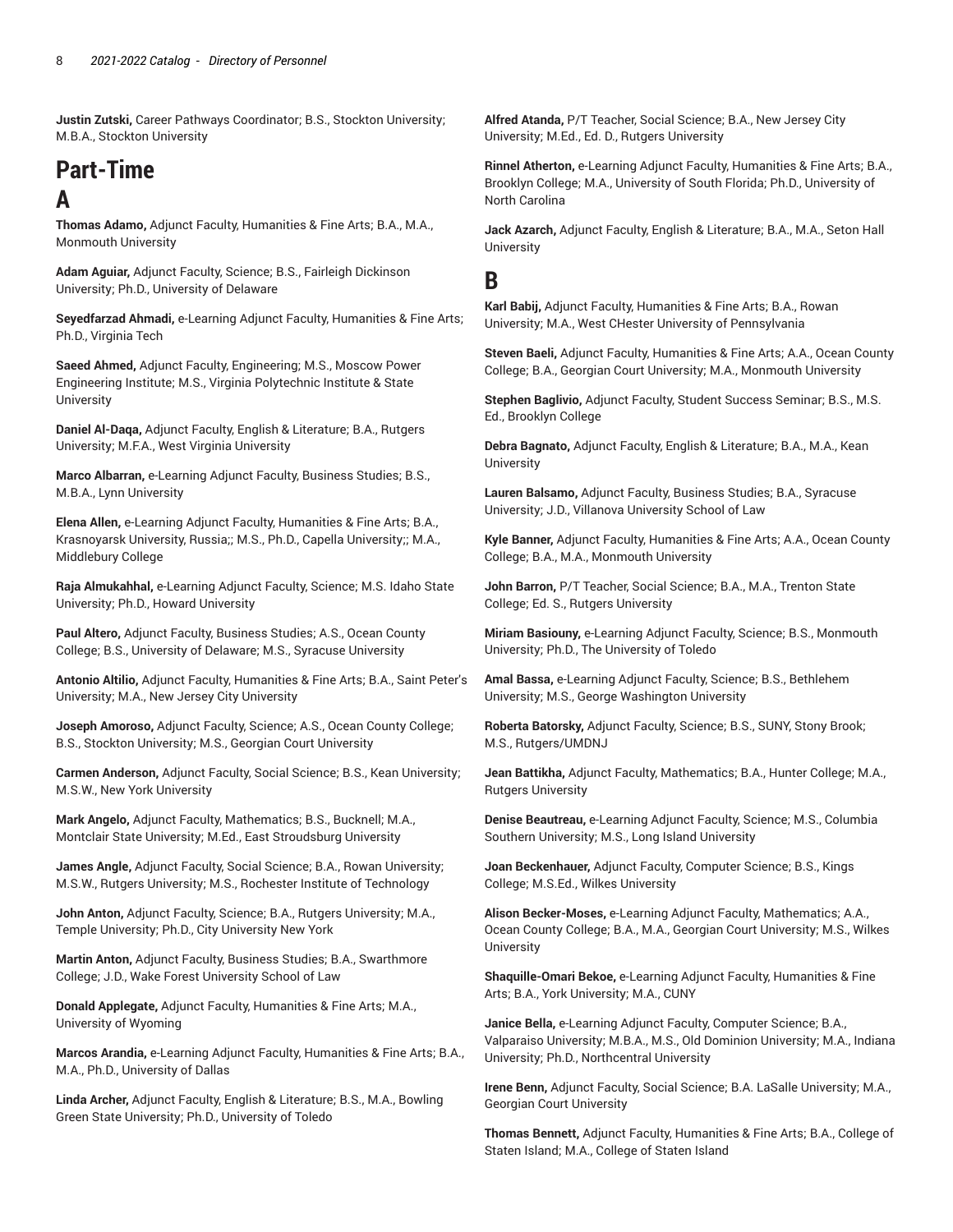**Nicholas Bergan,** e-Learning Adjunct Faculty, Business Studies; B.A., St. Louis University; M.S., Florida State University

**Janet Berthel,** e-Learning Adjunct Faculty, Science; A.A.S., St. Louis Community College; Ph.D., Dartmouth College

**John Besse,** Adjunct Faculty, Engineering; B.S.E.E.,Southern University at New York; M.S.E.E., Polytechnic University

**Norma Betz,** P/T Teacher, Humanities & Fine Arts; B.A., Salisbury State University; M.A., University of Evansville; D.Lett., Drew University

**Janelle Bitter,** e-Learning Adjunct Faculty, Humanities & Fine Arts; B.Mus., Ithaca College; M.S., Pratt Institute; M.Mus., University New Mexico

**Kim Bittner-Wallach,** Adjunct Faculty, Social Science; B.A., Wagner College; M.S., Brooklyn College

**Camille Bloomberg,** Adjunct Faculty, Social Science; B.A., William Paterson College; M.A.A.T., Wright State University

**Barbara Blozen,** Nursing Clinical Instructor; B.S.N., Wagner College; M.A., New York University

**James Boffenmyer,** e-Learning Adjunct Faculty, Mathematics; B.S., Louisiana State University; M.S., University of Southern Mississippi

**Scott Boguchwal,** Adjunct Faculty, Humanities & Fine Arts; B.A., Fairleigh Dickinson University; M.A., Monmouth University

**Jennifer Bolden,** e-Learning Adjunct Faculty, Business Studies; B.A, Fort Valley State University; M.B.A., Georgia College and State University; Ph.D., Capella University

**Patricia Bolton,** Nursing Clinical Instructor; B.S.N., M.S.N., Seton Hall **University** 

**David Bosworth,** e-Learning Adjunct Faculty, Mathematics; B.S., Metropolitan State University; M.S., University of Colorado

**Alice Botein Furrevig,** P/T Program Director, Ctr Holocaust/Genocide/ Humanrights Edu; B.A., Brooklyn College; M.A., College of Staten Island; Ph.D., Greenwich University

**Jamie Bradley,** Adjunct Faculty, Mathematics; B.A., M.B.S., Rutgers **University** 

**Paul Brady,** Adjunct Faculty, Social Science; B.S., Saint Peter's University; M.A., Seton Hall University

**Richard Brady,** Adjunct Faculty, Science; B.S., Brooklyn College; M.S., Farleigh Dickinson University

**Neil Brandt,** Adjunct Faculty, Humanities & Fine Arts; B.A., Penn State University; M.Ed., Beaver College

**Nathan Braun,** e-Learning Adjunct Faculty, Computer Science; A.A.S., St. Louis Community College; B.B.A., Northcentral University; M.B.A., Northcentral University

**Anne Breen,** Nursing Clinical Instructor; B.S.N., M.S.N., University of Delaware

**Ellyn Breese,** Adjunct Faculty, Student Success Seminar; M.S., Monmouth University

**Marisol Brodie,** Adjunct Faculty, Humanities & Fine Arts; B.A., M.A., Universidad Distrital, Francisco Jose De Caldas Columbia

**John Brogan,** Adjunct Faculty, Social Science; A.S., Ocean County College; B.A., Trenton State College; M.A., Seton Hall University

**Cynthia Brown,** Adjunct Faculty, Science; B.S., Lock Haven University; D.C., Life University

**Marcy Brown,** e-Learning Adjunct Faculty, Humanities & Fine Arts; M.L.S., University of Maryland; M.A., San Diego State University

**Doug Brtek,** e-Learning Adjunct Faculty, Humanities & Fine Arts; B.A., University of Nebraska; M.A., Bellevue University; Ed.D., Northcentral **University** 

**Margaret Bruemmer,** e-Learning Adjunct Faculty, English & Literature; A.A., Brookdale Community College; B.A., Monmouth University; M.A., Seton Hall University

**Robert Bryant,** Adjunct Faculty, Engineering; B.S., Rutgers University; M.S., New Jersey Institute of Technology

**Scott Buchanan,** e-Learning Adjunct Faculty, Computer Science; B.S., Old Dominion University; M.S., Strayer University

**Cheryl Bucher,** Adjunct Faculty, English & Literature; B.F.A., University of the Arts; M.A., LaSalle University; M.F.A., Rosemont College

**Michael Buckley,** e-Learning Adjunct Faculty, Social Science; B.S., American Public University System; M.S., Regis University

**Jesus Buitrago,** Adjunct Faculty, Humanities & Fine Arts; B.S., Stockton University; M.A., Georgian Court University

**George Buonano,** Adjunct Faculty, English & Literature; B.A., Kean University; M.A., Seton Hall University

**Michelle Buonauro-Byrne,** Adjunct Faculty, English & Literature; B.A., M.A., Fairleigh Dickinson University

**Mary Burke,** P/T Teacher, Computer Science; B.A., Regis College; M.S., Stevens Institute of Technology

**Matthew Burton,** Adjunct Faculty, Humanities & Fine Arts; B.A., Roanoke College; M.A., M.F.A., Stephen F. Austin State University

**Paul Butler,** P/T Teacher, Engineering; B.S., M.Ed., University of Florida; M.S., SUNY Stony Brook

**Robin Butler,** Nursing Clinical Instructor; A.A.S., Ocean County College; B.S.N., University of Delaware; M.S., Stockton University

#### **C**

**Bethsaida Campos,** Nursing Clinical Instructor; B.S.N., University of the City of Manila, Philippines; M.S.N., Seton Hall University

**Antoinette Capodanno,** Adjunct Faculty, English & Literature; B.A., M.A., Kean University

**Kimberly Capone,** Adjunct Faculty, Science; A.A., Ocean County College; B.S., Rutgers University; M.A., Monmouth University

**Kenneth Capps,** e-Learning Adjunct Faculty, Science; B.S., Wake Forest University; M.S., University of New Hampshire; Ph.D., University of Miami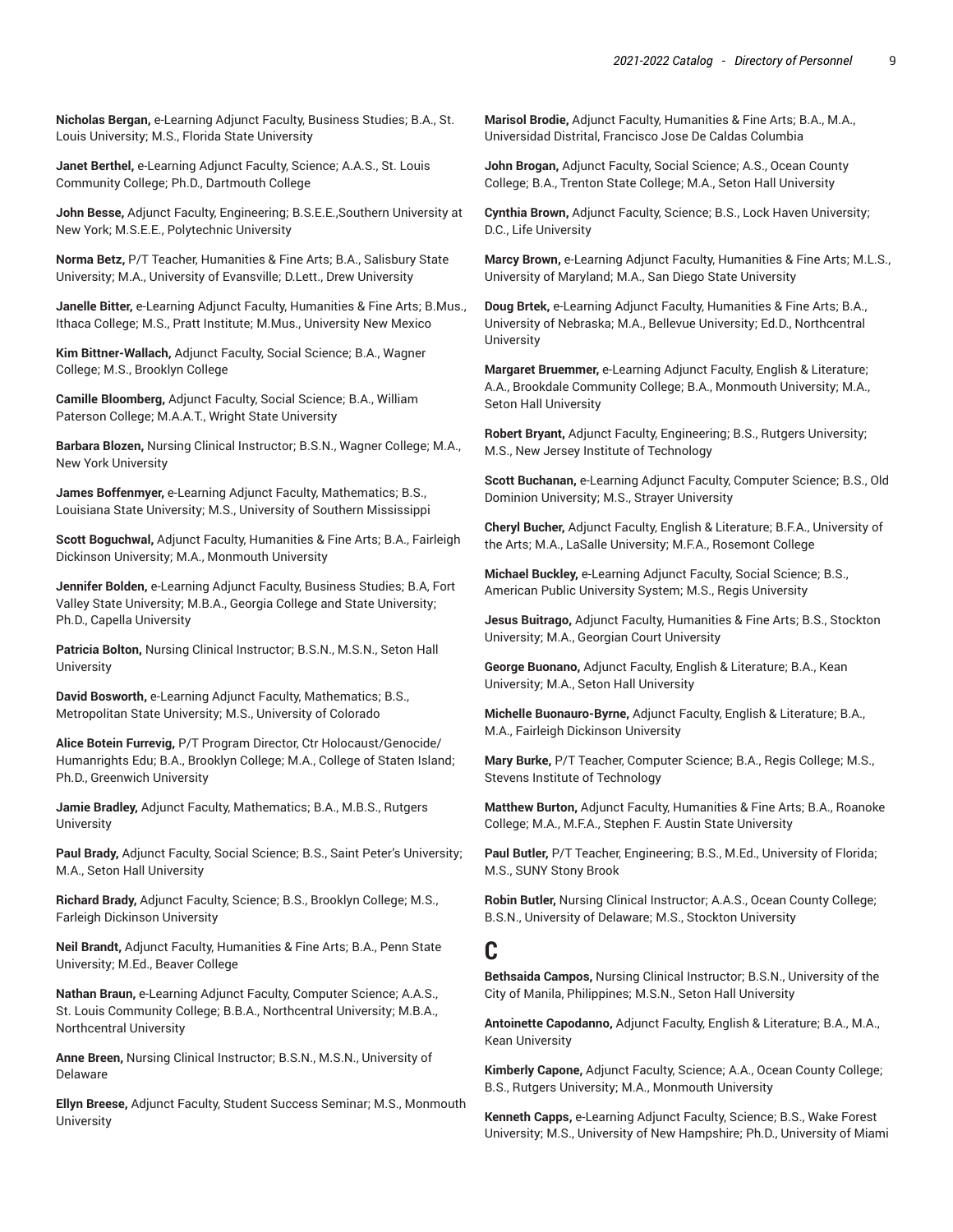**Lisa Carmelengo,** Nursing Clinical Instructor; A.A.S., Ocean County College; B.S., Bloomfield College; M.S., Stockton University of NJ

**Christine Cassidy,** Adjunct Faculty, English & Literature; B.A., Rutgers University; M.A.T., Monmouth University

**Charles Cebula,** e-Learning Adjunct Faculty, Engineering; B.S., M.S., Newark College of Engineering (NJIT)

**Paula Chalakani-Baier,** Adjunct Faculty, Humanities & Fine Arts; A.A.S., Brookdale Community College; M.A., Monmouth University

**Stuart Challoner,** Adjunct Faculty, Engineering; A.S., Ocean County College; B.S., Merrimack College

**Hilton Chan,** e-Learning Adjunct Faculty, Science; B.A., University of Colorado; M.S., Ph.D., Stanford University

**Tricia Chapman,** Adjunct Faculty, Mathematics; B.A., Rutgers University; B.A., M.Ed.,Georgian Court University

**Bronwyn Chartier,** e-Learning Adjunct Faculty, Social Science; B.A., Fordham University; M.S., Queens College

**Marlo Chavarria,** e-Learning Adjunct Faculty, Business Studies; B.S., M.S., University of South Florida

**Tracy Cheatham,** e-Learning Adjunct Faculty, Science; B.S., East Carolina University; M.S., North Carolina A&T State University

**Patrick Chidume,** Adjunct Faculty, Social Science; B.A., Queens College; M.A., Rutgers University

**Jacqueline Chinappi,** e-Learning Adjunct Faculty, Social Science; A.S., B.S., SUNY Empire State College; M.A., Seton Hall University

**Dana Christensen,** Adjunct Faculty, Science; B.S., M.S., Stockton **University** 

**Eileen Christie,** Nursing Clinical Instructor; B.S., Hunter College; M.S., SUNY Health Science Center

**Benjamin Cilley,** Adjunct Faculty, Science; B.S., M.Ed., University of New Hampshire

**Penelope Cipriani,** e-Learning Adjunct Faculty, Science; Ph.D., Purdue **University** 

**Jennifer Coccia,** Adjunct Faculty, Science; B.S., M.A., Kean University

**Cynthia Coffey,** Adjunct Faculty, Humanities & Fine Arts; A.A., Brookdale Community College; B.A., M.A., Monmouth University

**Kevin Coffey,** Adjunct Faculty, Science; B.S., Stockton University; M.S., University of Nebraska at Kearney

**Darcy Cohan,** Adjunct Faculty, English & Literature; B.A., Hobart and William Smith Colleges; M.A., University of Colorado

**Frank Cole,** Adjunct Faculty, Science; B.S., Rutgers University; M.S., Seton Hall University

**Mark Competello,** e-Learning Adjunct Faculty, Computer Science; B.A., Caldwell College; M.A.S., Fairleigh Dickinson University

**Amanda Connelly,** Adjunct Faculty, English & Literature; B.A., M.A., Monmouth University

**Xenia Conquy,** e-Learning Adjunct Faculty, Science; B.S., M.S., Florida Atlantic University; B.A., Florida International University; M.S., University of Idaho

**Angela Consani,** e-Learning Adjunct Faculty, Science; B.A., M.A., Western Governor's University

**Jillian Conte,** e-Learning Adjunct Faculty, Social Science; B.S., Misericordia University; M.S., Cedar Crest College

**Brian Cook,** Adjunct Faculty, Humanities & Fine Arts; B.Mus., Youngstown University; M. Mus., Templke University; D.Mus., Boston University

**Matthew Cook,** Adjunct Faculty, Social Science; B.A., The College of New Jersey; M.S., Walden University

**Domingo Corcuera,** Adjunct Faculty, Science; B.S., Stockton University; M.A., New Jersey City University

**Lois Cordaro,** Nursing Clinical Instructor; A.A.S., Ocean County College; B.S.N., M.S.N., Kean University

**Debra Costanza,** Adjunct Faculty, Social Science; B.A., Caldwell College; M.S., Kansas State University

**Danielle Coulson,** e-Learning Adjunct Faculty, Humanities & Fine Arts; B.A., Ohio State University; M.A., University of Cincinnati

**Cathy Cowing,** Adjunct Faculty, Humanities & Fine Arts; B.A., Castleton State College; M.A., Lesley University

**Matthew Crist,** e-Learning Adjunct Faculty, Social Science; B.A., M.A., University of Central Missouri

**Marianne Critchley,** Adjunct Faculty, English & Literature; B.A., Fairleigh Dickinson University; M.S., Monmouth University

**Christine Crocker,** e-Learning Adjunct Faculty, Health Sciences; B.S., California State Polytechnic University; M.P.H., Loma Linda University

**Krista Croghan,** P/T e-Learning Instructional Designer; B.S.Ed., University of Nebraska; M.A., Colorado State University

**Charles Crudup,** P/T Program Instructor and Advisor, WRAP; B.A., Bucknell University

**Tonya Curry,** e-Learning Adjunct Faculty, Business Studies; Ph.D., Howeard University

**Scott Cuthbert,** P/T e-Learning Instructional Designer; A.S., Broward College; B.A.S., Broward College

**Cheryl Cyrus,** e-Learning Adjunct Faculty, Humanities & Fine Arts; M.S., Walden University

#### **D**

**Binh Dang,** e-Learning Adjunct Faculty, Computer Science; M.S.E.N., Pennsylvania State University; Ph.D., Nova Southeastern University

**Hope DaSilva,** Nursing Clinical Instructor; M.S.N., University of Texas at Arlington

**Mandar Dave,** Adjunct Faculty, Science; B.S., M.S., Ph.D., Maharaja Sayajirao University of Baroda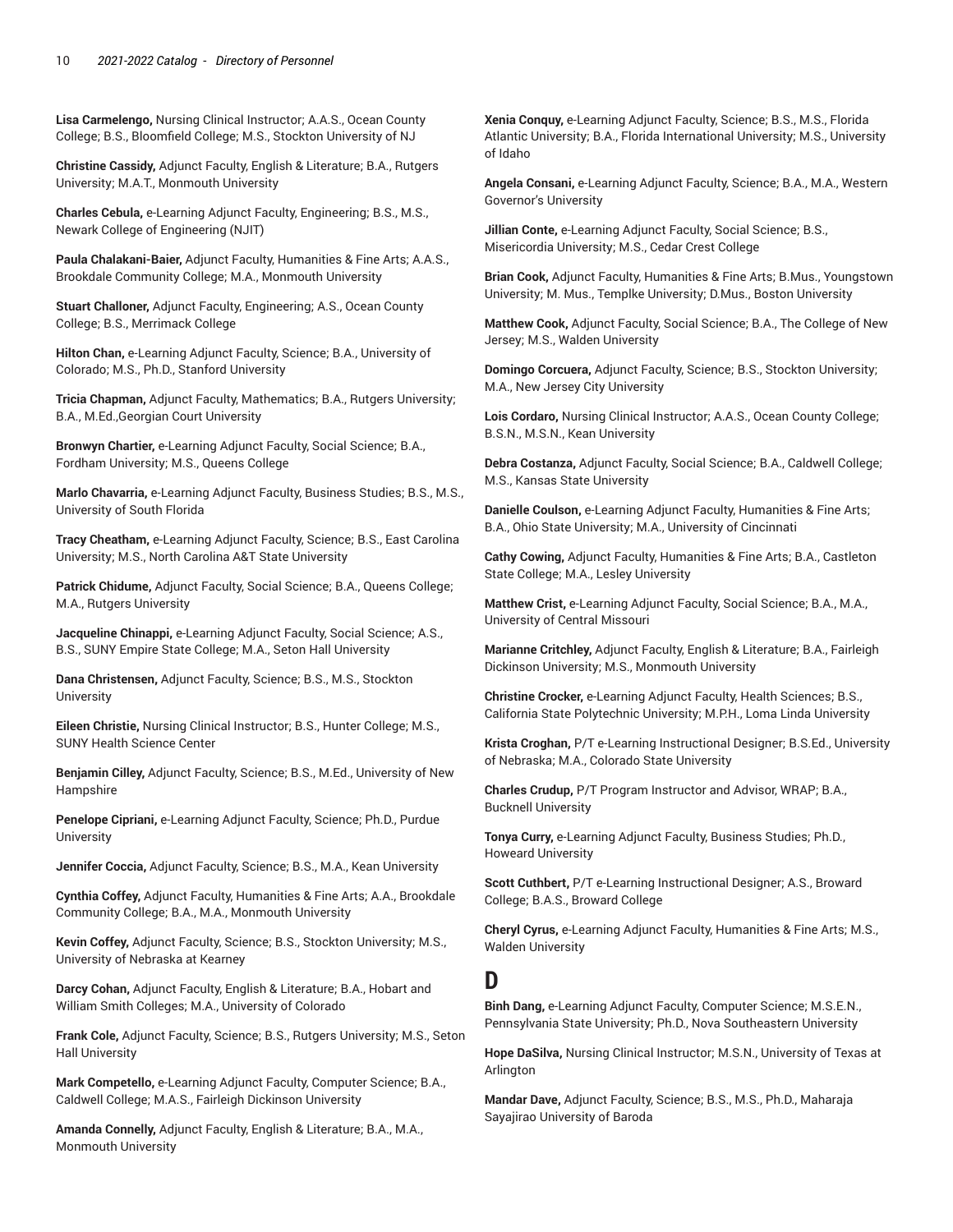**Jeffrey Dean,** Adjunct Faculty, Social Science; B.S., Colorado State University; M.A., Central Michigan University; Ph.D., Walden University

**Ruth Deane,** Adjunct Faculty, Business Studies; B.S., Kean University; J.D., St. John's University School of Law

**Debra DeBenedictis,** Adjunct Faculty, English & Literature; B.A., M.Ed., Georgian Court University

**Susan Degoey,** Adjunct Faculty, Humanities & Fine Arts; B.Mus., Western Michigan University

**Joseph Demalik,** Adjunct Faculty, Social Science; B.A., St. Anselm's College; M.A., Montclair State University

**Virgil DeMario,** Adjunct Faculty, Computer Science; B.S., Montclair State University; M.S., New Jersey Institute of Technology

**Tatyana Detinich,** Adjunct Faculty, Student Success Seminar; B.S., M.S.W., Kean University

**Heather DiBlasi Domalewski,** Adjunct Faculty, Humanities & Fine Arts; B.A., M.A., Kean University

**Harry DiCorcia,** Adjunct Faculty, Social Science; A.S., B.S., Thomas A. Edison State University; M.A.S., Fairleigh Dickinson University

**Michael DiGirolamo,** Adjunct Faculty, Humanities & Fine Arts; A.A., Brookdale Community College; B.A., Kean University; M.A., New York **University** 

**Andreea DiLorenzo,** e-Learning Adjunct Faculty, Social Science; B.A., St. Johns University; M.S., Baruch College

**Kathleen DiMario,** Adjunct Faculty, Social Science; B.A., Fairleigh Dickinson University; M.A., Monmouth University

**Cara DiMeo,** e-Learning Adjunct Faculty, English & Literature; A.A., Brookdale Community College; B.A., Stockton University; M.A., University of Phoenix

**Pamela Dixon-Kuhn,** Adjunct Faculty, Student Success Seminar; B.S., Univerity of Pittsburgh; M.S., Waldon University

**Branislav Djordjevic,** e-Learning Adjunct Faculty, Science; B.S.,M.S., University of Belgrade, Serbia; Ph.D., Michigan State University

**Thomas Donachy,** Adjunct Faculty, Mathematics; B.A., Kean University; M.A., Kean University

**Larnie Dosono,** Nursing Clinical Instructor; B.S.N., Far Eastern University, Philippines; M.S.N., Monmouth University

**Jeffrey Dougherty,** Adjunct Faculty, Business Studies; M.B.A., Fairleigh Dickinson University

**Stavroula Drougas-Popovich,** e-Learning Adjunct Faculty, Student Success Seminar; B.A., M.A., Northeastern Illinois University

**Marjorie Duryea,** Adjunct Faculty, Humanities & Fine Arts; B.A., M.A., The College of New Jersey; M.A., Monmouth University

## **E**

**Amany Elmogahzy,** e-Learning Adjunct Faculty, Business Studies; B.A., Rutgers University; M.A., Auburn University

**Heather Emerson,** e-Learning Adjunct Faculty, Humanities & Fine Arts; B.A., Arizona State University; M.S., Syracuse University

**Kristin Espinar,** e-Learning Adjunct Faculty, Humanities & Fine Arts; B.A., University of St. Louis, Madrid, Spain; M.A., University of Massachusetts

**Gregory Evans,** e-Learning Adjunct Faculty, Business Studies; M.S., Marquette University

#### **F**

**Lia Faherty,** Adjunct Faculty, Science; B.S., Drew University; M.S., Farleigh Dickinson University

**Viviane Faria,** e-Learning Adjunct Faculty, Humanities & Fine Arts; M.A., University of New Mexico

**Robert Farinelli,** e-Learning Adjunct Faculty, Mathematics; B.S., Penn State University; M.A., University of Pittsburgh; M.S., Capella University

**Mark Farley,** Adjunct Faculty, Humanities & Fine Arts; B.A., Wagner College; M.A., Montclair State University

**Eric Farwell,** Adjunct Faculty, English & Literature; B.A., Felician College; M.A., Monmouth University

**Rebecca Feiler White,** e-Learning Adjunct Faculty, Social Science; B.A., M.A., University Central Florida

**Carol Ferguson,** e-Learning Adjunct Faculty, Humanities & Fine Arts; M.S., St. Joseph's University; M.A., Ph.D., Temple University

**Erika Ferguson,** e-Learning Adjunct Faculty, Social Science; B.S., University of North Carolina, Chapel Hill; M.P.P., Harvard University, John F. Kennedy School of Government

**Sarah Ferreira,** Adjunct Faculty, Student Success Seminar; B.A., Kean University; M.A., Seton Hall University

**Therese Fields,** Adjunct Faculty, English & Literature; B.A., Marywood College; M.A., Seton Hall University

**Sandra Figner,** P/T Teacher, Computer Science; B.S., M.B.A., Georgian Court University

**Elizabeth Finn,** e-Learning Adjunct Faculty, Humanities & Fine Arts; B.A., Cleveland State University; M.A., Ph.D., Ohio State University

**Francis Finn,** Adjunct Faculty, Business Studies; B.S., Jersey City State College; M.B.A., Pace University

**Michael Fisher,** Adjunct Faculty, English & Literature; B.A., The College of New Jersey; M.DIV., Princeton University

**Gail Flanagan,** e-Learning Adjunct Faculty, Social Science; A.A., B.A.,Florida Atlantic University; M.S., Ph.D., Walden University

**Gabrielle Fox,** Adjunct Faculty, Science; B.S., Rutgers University; M.S., Georgian Court University

**Barbara Fralinger,** e-Learning Adjunct Faculty, Social Science; B.S., M.Ed., The College of New Jersey; Ph.D., Seton Hall University

**Yelena Francis,** e-Learning Adjunct Faculty, Humanities & Fine Arts; Ph.D., Labour State University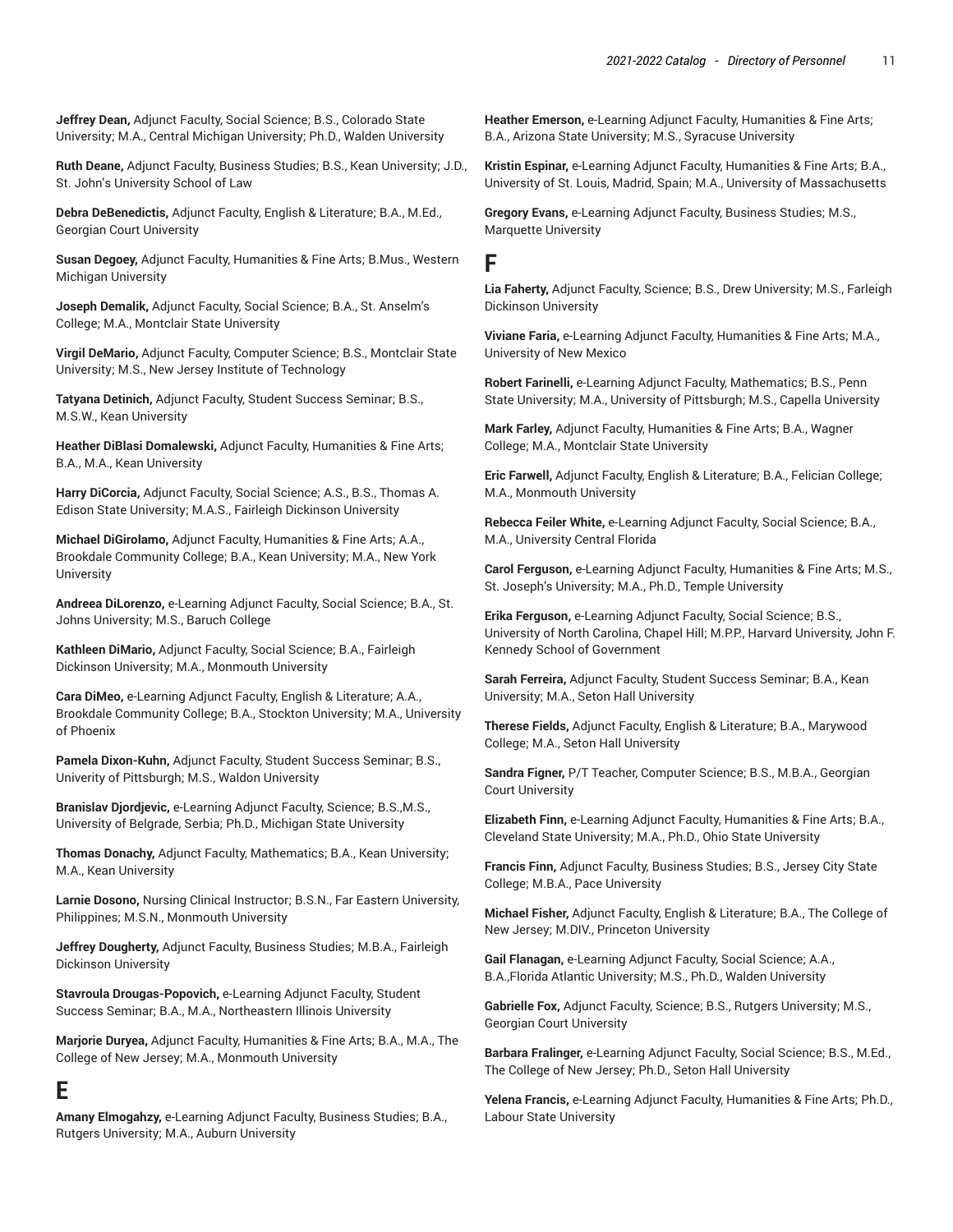**John Fraterrigo,** Adjunct Faculty, Computer Science; B.E., M.E., Manhattan College; M.B.A., New York University; M.A., Monmouth **University** 

**Neill Freiermuth,** Adjunct Faculty, Business Studies; B.A., Rutgers University; M.B.A., Fairleigh Dickinson University

**Philip Fucetola,** Adjunct Faculty, Computer Science; B.S., M.S., Fairleigh Dickinson University

**Ilan Fuchs,** e-Learning Adjunct Faculty, Humanities & Fine Arts; B.A., LLB, LLM, M.A., Ph.D., Bar-Ilan University, Israel

## **G**

**Kimberly Gabuardi,** Adjunct Faculty, Humanities & Fine Arts; B.A., College of Charleston; M.A., Rutgers University

**Denise Gaetano,** Adjunct Faculty, Social Science; B.A., Seton Hall University; M.S.W., New York University

**James Galvin,** Adjunct Faculty, Mathematics; B.S., Fairleigh Dickinson University; M.S., Stevens Institute of Terchnology

**Dominga Gardner,** e-Learning Adjunct Faculty, Computer Science; B.S., Mississippi State University; M.S., University of Phoenix

**Alyssa Gastelu,** Adjunct Faculty, Humanities & Fine Arts; A.A.S., Ocean County College; B.A., Montclair State University

**Gabrielle Gatto,** Adjunct Faculty, Social Science; B.A., Elon University; M.A., Monmouth University

**Nicholas Gattuso,** Adjunct Faculty, Computer Science; A.A., Middlesex County College; B.A., M.S., Monmouth University

**Christopher George,** Adjunct Faculty, Social Science; B.S., Stockton University; M.S., Philadelphia College of Osteopathic Medicine

**Angela Germano,** Adjunct Faculty, Humanities & Fine Arts; B.A., M.A., Monmouth University

**Miron Gilbert,** e-Learning Adjunct Faculty, Social Science; B.S., Albany State University; M.P.A., Troy University; Ph.D. Walden University

**Stephen Gillen,** Adjunct Faculty, Business Studies; B.S., Fairfield University; J.D., Rutgers University; M.S. Columbia University

**Anne Gilson,** Adjunct Faculty, Science; B.S., Stevens Institute of Technology; M.S., Rutgers University

**Jose Gimenez,** e-Learning Adjunct Faculty, Mathematics; B.S., Universitat Internacional de Catalunya; Ph.D., Temple University

**Teresa Giordano,** e-Learning Adjunct Faculty, Humanities & Fine Arts; B.S.B.A., Thomas Edison State University; M.A., Rutgers University

**Laura Gladfelter,** e-Learning Adjunct Faculty, Social Science; B.S., S.S.P., Illinois State University

**Robyn Gold,** Adjunct Faculty, English & Literature; B.A., M.A., The College of New Jersey

**Pamela Goldsmith,** Adjunct Faculty, Health Sciences; A.A., Ocean County College; B.A., Rowan University; M.S., Slippery Rock University

**Ruth Gorrell,** Nursing Clinical Instructor; B.S.N., M.S.N., Kean University

**Brandi Granett,** e-Learning Adjunct Faculty, English & Literature; B.A., University of Florida; M.Ed., Pennsylvania State University; M.F.A., Sarah Lawrence College

**Anna Grejtakova,** Adjunct Faculty, Social Science; A.A., Brookdale Community College; B.A., M.A., Georgian Court University; M.S., University of Cincinnati

**Lisa Grundy,** e-Learning Adjunct Faculty, English & Literature; B.A., Methodist University; M.A., University of North Carolina Wilmington

**Robert Guadagnino,** Adjunct Faculty, English & Literature; A.A., Ocean County College; B.A., Ed.M., Eastern University

**Anisha Gupta,** e-Learning Adjunct Faculty, Science; Ph.D., Carnegie Mellon University

**David Gutierrez,** Adjunct Faculty, Mathematics; A.S., Brookdale Community College; B.S., M.A., New Jersey Institute of Technology

**Diana Gyger,** Nursing Clinical Instructor; B.S., Stockton University; M.S., Dener College of Nursing

## **H**

**Debra Halliday,** Adjunct Faculty, Social Science; A.A., Ocean County College; B.S., Georgian Court University; M.A., Rowan University

**Michael Haluska,** Adjunct Faculty, Science; B.S., M.S., Ph.D., Alfred **University** 

**William Hamilton,** Adjunct Faculty, Business Studies; B.S., Rowan University; Ed.M., Rutgers University

**Stephen Hamrick,** e-Learning Adjunct Faculty, English & Literature; B.A., Kenyon College; M.A., University of Chicago; M.A., The University of Memphis; Ph.D., University of Illinois, Urbana-Champaign

**Dina Hankins,** Adjunct Faculty, Social Science; B.A., M.A., Georgian Court University

**Nanci Hanover,** e-Learning Adjunct Faculty, Student Success Seminar; A.A., Santa Monica College; B.A., California State University; M.S., Ed.D., Pepperdine University

**Ron Hansen,** e-Learning Adjunct Faculty, Humanities & Fine Arts; B.A., College of Staten Island; M.A., New York Institute of Technology; Ed.D., Argosy University

**Rosemary Hardie,** Adjunct Faculty, English & Literature; B.A., Georgian Court University; M.A., The College of New Jersey

**Milagros Harris,** P/T Teacher, Humanities & Fine Arts; B.A., Rutgers University; M.A., Georgian Court University

**Scout Hartley,** Adjunct Faculty, Social Science; A.A., Ocean County College; B.A., M.P.A., Kean University

**Adam Hartman,** e-Learning Adjunct Faculty, Science; B.S., B.A., George Washington University; Ph.D., Brown University

**Irene Hartmann,** Adjunct Faculty, English & Literature; B.A., Beaver College; M.A., New Jersey City University

**Peter Hartney,** Adjunct Faculty, Social Science; B.S., Sienna College; M.A., Washington Theological Union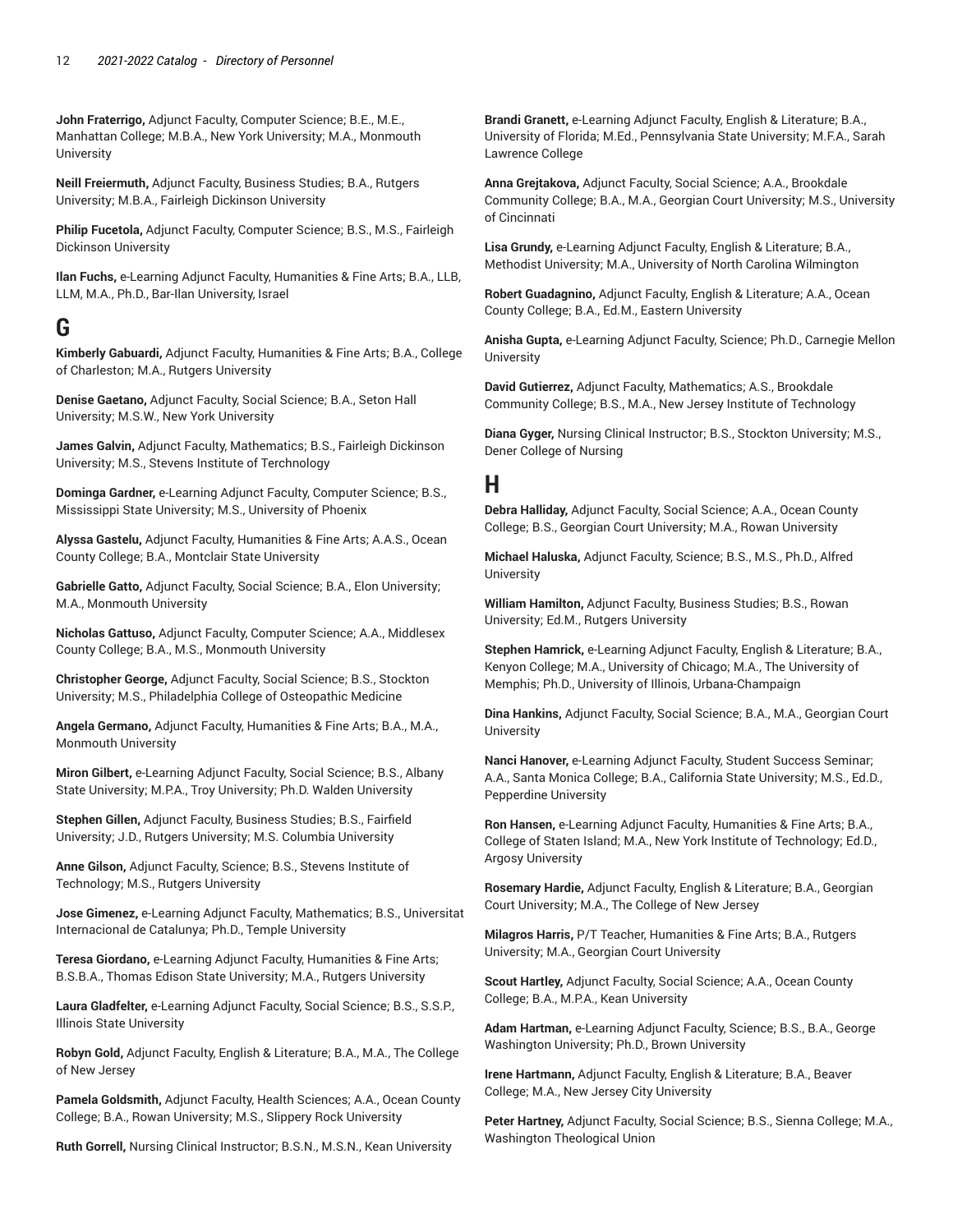**Eman Hassan,** Adjunct Faculty, English & Literature; B.A., College of New Jersey; M.A.,New York University

**Natalia Hayes,** e-Learning Adjunct Faculty, Humanities & Fine Arts; M.A., Ph.D., Bryn Mawr College

**Ralph Hayward,** Adjunct Faculty, English & Literature; B.A., Drew University; M.A., Ph.D., Tulane University

**Karen Hibbs,** Adjunct Faculty, Mathematics; B.A., William Paterson University; M.A., Georgian Court University

**Eric Higgins,** Adjunct Faculty, Social Science; B.A., M.A.S., Fairleigh Dickinson University

**Tracy Hill,** Adjunct Faculty, Computer Science; B.A., Rutgers University; M.S., Nova Southeastern University

**Christine Hogan Hayes,** Adjunct Faculty, Student Success Seminar; M.S., Monmouth University

**Brian Holbert,** e-Learning Adjunct Faculty, Computer Science; B.S., Spring Hill College; M.S., University of So. Alabama; Ph.D., University of Texas, Arlington

**Ashley Holder,** e-Learning Adjunct Faculty, Business Studies; B.S., M.B.A., Monmouth University

**Jacqueline Horuzy-Maffucci,** Adjunct Faculty, Humanities & Fine Arts; B.A., M.A.T., Montclair State University

**Jessica Houston,** Adjunct Faculty, English & Literature; B.A., M.A., Rowan University

**Edward Hudak,** Adjunct Faculty, Mathematics; B.S., M.S., New Jersey Institute of Technology

**Robert Hudak,** Adjunct Faculty, Social Science; B.A., Montclair State University; B.A., Montclair State University; M.P.A., Villanova University

**Melina Hughes,** Nursing Clinical Instructor; A.A.S., Ocean County College; B.S.N., M.S.N., Kean University

**Bruce Hummer,** Adjunct Faculty, Humanities & Fine Arts; A.A.S., Ocean County College; B.A., M.A., Rowan University

**Jennifer Hutson,** Adjunct Faculty, Mathematics; B.A., Ed.M., Rowan **University** 

**Brian Huyvaert,** e-Learning Adjunct Faculty, Mathematics; B.S., B.A., Butler University; M.S., Loyola University

#### **I**

**Daniel Iachetta,** Adjunct Faculty, Science; B.S., M.S., Villanova University

**Karen Iannici-Berger,** Adjunct Faculty, Science; B.S., M.S., Brooklyn College

**Diane Imburgio,** Adjunct Faculty, Science; B.S., Hunter College; Ph.D., SUNY, Downstate Medical Center

**Diana Ionescu,** Nursing Clinical Instructor; A.A.S., Ocean County College; B.S.N., M.S.N., Kean University

**Shehu Isah,** e-Learning Adjunct Faculty, Science; Ph.D., Delaware State University

**Christa Ivaliotis,** Adjunct Faculty, English & Literature; B.A., Fairleigh Dickinson University; M.A., Rowan University

#### **J**

**Shelby Jackloski,** Adjunct Faculty, Humanities & Fine Arts; B.Mus., New York University; M.Mus., Westminster Choir College, Rider University

**Charles Jannarone,** e-Learning P/T Teacher, Computer Studies; B.S., M.S., Thomas Edison State University

**Krista Jefferies,** Adjunct Faculty, English & Literature; B.A., Indiana University; M.A., William Paterson University

**Garrett Joest,** Adjunct Faculty, Business Studies; A.A., Ocean County College; B.A., Fairleigh Dickinson University; M.A., Montclair State University; J.D., Seton Hall University

**Katherine Johnson,** e-Learning Adjunct Faculty, Humanities & Fine Arts; B.A., University of Wisconsin; M.A., New York University

**Molly Johnson,** Adjunct Faculty, Humanities & Fine Arts; B.F.A., James Madison University; M.F.A., Ohio State University

**Valerie Johnson-Green,** Nursing Clinical Instructor; B.S.N., Chamberlain School of Nursing; M.S.N., Walden University

**Jena Johnston,** Adjunct Faculty, Mathematics; A.A., Ocean County College; B.A., Stockton University; M.Ed., Rutgers University

**Gina Jorge,** Adjunct Faculty, English & Literature; B.A., M.A., Kean **University** 

**Kevin Judge,** Adjunct Faculty, Computer Science; B.A., George Washington University; M.B.A., Fairleigh Dickinson University

## **K**

**Lynn Kaciupski,** P/T Teacher, Mathematics; B.A., M.A., Kean University

**Constantine Kamaris,** Adjunct Faculty, Humanities & Fine Arts; B.A., Rowan University; M.A., Monmouth University

**Nicole Kammer,** Adjunct Faculty, Social Science; B.A., B.S., Stockton University; M.Ed., University of Maryland

**Juliet Kaszas-Hoch,** e-Learning Adjunct Faculty, English & Literature; B.A., Princeton University; M.F.A., Pennsylvania State University

**Satoko Katagiri,** e-Learning Adjunct Faculty, Humanities & Fine Arts; M.A., Ohio State University

**Dana Kaufman,** e-Learning Adjunct Faculty, Humanities & Fine Arts; B.S., University of Illinois-Urbana; M.A., University of Wisconsin; J.D., DePaul University

**Lisa Kelley,** e-Learning Adjunct Faculty, Mathematics; B.S., Muhlenberg College; M.A., Monmouth University

**Jason Kelsey,** Adjunct Faculty, Science; B.S., Rowan University; M.S., Stockton University

**Breyonna Kelton,** Adjunct Faculty, Student Success Seminar; A.S., Ocean County College; B.A., Seton Hall University; M.B.A., Louisiana University

**Sean Kemp,** e-Learning Adjunct Faculty, Business Studies; B.S., Springfield College; M.B.A., Pace University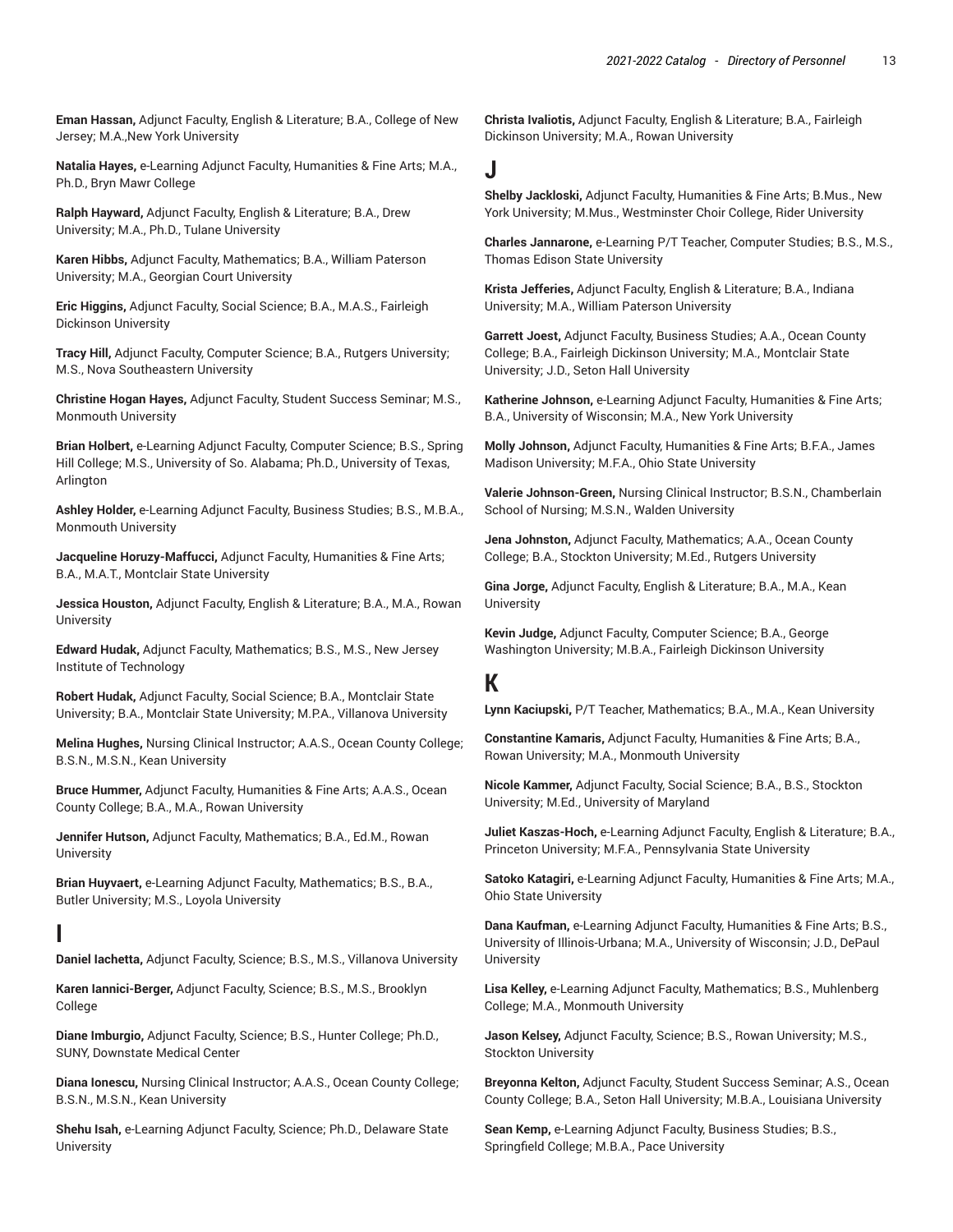**Joseph Kempker,** e-Learning Adjunct Faculty, Mathematics; A.A., Ocean County College; B.S., Thomas Edison State University; M.S., New Jersey Institute of Technology; Ph.D., Northcentral University

**Michael Kennedy,** Adjunct Faculty, Science; A.S., Ocean County College; B.S., John Jay College of Criminal Justice; M.S., University of Florida

**Shannon Keough,** Adjunct Faculty, Mathematics; B.S., M.S., Stockton **University** 

**Nicholas Kethley,** Adjunct Faculty, Humanities & Fine Arts; A.S., Ocean County College; B.A., Kean University; M.A., Monmouth University

**John Kilmurray,** Adjunct Faculty, Social Science; B.S., Florida State University; M.A., New Jersey City University

**DoYeon Kim,** Adjunct Faculty, Humanities & Fine Arts; B.S., University of Cincinnati; M.M., University of Rochester

**DoYeon Kim,** Adjunct Faculty, Humanities & Fine Arts; B.Mus., Ph.D. Mus., University of Cincinnati; M.Mus., Eastman School of Music

**Sungji Kim,** Adjunct Faculty, Humanities & Fine Arts; B. Musc. Seoul National University; M.Musc., Curtis Institute of Music; D. Musc., Rutgers University

**LisaBeth Klein,** Adjunct Faculty, Business Studies; B.A., SUNY, Buffalo; B.A., SUNY Buffalo; J.D., SUNY Buffalo, School of Law; LL.M., Northwestern School of Law of Lewis and Clark College

**Brian Krajcik,** Adjunct Faculty, Humanities & Fine Arts; B.Mus., University of Delaware; M.M., Westminster Choir College of Rider Univeristy

**Marybeth Kretz,** Adjunct Faculty, Science; B.A., Rutgers University; D.C., Canadian Memorial Chiropractic College

**William Krug,** Adjunct Faculty, Student Success Seminar; B.S., Seton Hall University; M.S., Monmouth University

**Brian Kubiel,** Adjunct Faculty, Social Science; A.A.S., Ocean County College; B.S., M.B.A., Columbia Southern University

**Kayla Kubiel,** Adjunct Faculty, Business Studies; B.S., University of Delaware; M.S., Walden University

**Kelly Kusenko,** Adjunct Faculty, English & Literature; B.A., M.Ed., Seton Hall University

**Carly Kutsup,** Instructional Design Specialist; B.A., William Paterson University; M.S., Ramapo College of NJ

## **L**

**Michael Lacy,** Adjunct Faculty, Science; A.A., Ocean County College; B.S., Monmouth University; Ph.D., University of Connecticut

**Mitchell LaFleur,** Nursing Clinical Instructor; A.A.S., Cape Fear Community College; B.S., University of North Carolina at Wilmington; B.S.N., Chamberlain University; M.S.N., Chamberlain University

**Mary Landolfi,** e-Learning Adjunct Faculty, Humanities & Fine Arts; B.A., Loyola University; M.A., Columbia University

**Virve Lane,** Adjunct Faculty, English & Literature; B.A., Rutgers University; M.A., Montclair State University

**David Lansing,** Adjunct Faculty, Humanities & Fine Arts; A.A., Ocean County College; B.A., Stockton University; M.A., Monmouth University

**Kerwin Lanz,** Adjunct Faculty, Humanities & Fine Arts; B.A., East Carolina University; M.Ed., Rutgers University

**Linus Lau,** e-Learning Adjunct Faculty, Humanities & Fine Arts; B.A., Santa Clara University; M.A., Southern California University

**Patricia Leahey,** e-Learning Adjunct Faculty, Humanities & Fine Arts; B.A., Niagara University; M.A., Monmouth University

**Christopher Lee,** e-Learning Adjunct Faculty, Business Studies; M.B.A., American Military University

**Kathleen Lefebvre,** P/T Education Coordinator, Planetarium Programs; B.A., Franklin & Marshall College

**Ioanna Lekkakou,** e-Learning Adjunct Faculty, Humanities & Fine Arts; B.A., M.A., Ph.D., National and Kapodistrian University

**Kimberly Lesniak,** Adjunct Faculty, Social Science; B.A., Monmouth University; M.S., Columbia University

**Thomas Lesniak,** P/T Teacher, Science; B.S., John Jay College

**Moishe Libersohn,** Adjunct Faculty, Business Studies; M.S., Fairleigh Dickinson University

**Mu Lin,** e-Learning Adjunct Faculty, Humanities & Fine Arts; B.A., Heilongjiang University, China; M.A., Renmin University of China, Beijing; Ph.D., Temple University

**Chon Linkatoon,** Adjunct Faculty, Computer Science; M.A., University of Houston; M.B.A., Rutgers University

**Alison Lockman,** e-Learning Adjunct Faculty, Science; B.A., Swarthmore College; M.A., University of Virginia; Ph.D., Ohio State University

**Alfred Longo,** e-Learning P/T Teacher, Social Science & Human Services; B.A., M.S., Monmouth University; Ph.D., Walden University

**Nancy Longo,** e-Learning Adjunct Faculty, Social Science; B.A., M.S., & Ph.D.University of Southern California

**Tzivia Lorbert,** Adjunct Faculty, Business Studies; B.A., Thomas Edison State University; M.S., Fairleigh Dickinson University

**Jeni Lozauskas,** Adjunct Faculty, English & Literature; B.S., Rutgers University; M.F.A., Lindenwood University

**Devorah Lucas,** e-Learning Adjunct Faculty, Health Sciences; B.S., California Polytechnic State University; M.S., California State University; Ph.D., Arizona State University

**Steven Luell,** Adjunct Faculty, Science; B.S., Richard Stockton University; M.S., University of New Hampshire

**Kevin Lux,** e-Learning Adjunct Faculty, Computer Science; B.A., Drexel University; M.S.E., University of Pennsylvania

## **M**

**Jun Ma,** e-Learning Adjunct Faculty, Computer Science; B.A., Hubei University; M.B.A., Salisbury University; M.S., University of Maryland Eastern Shore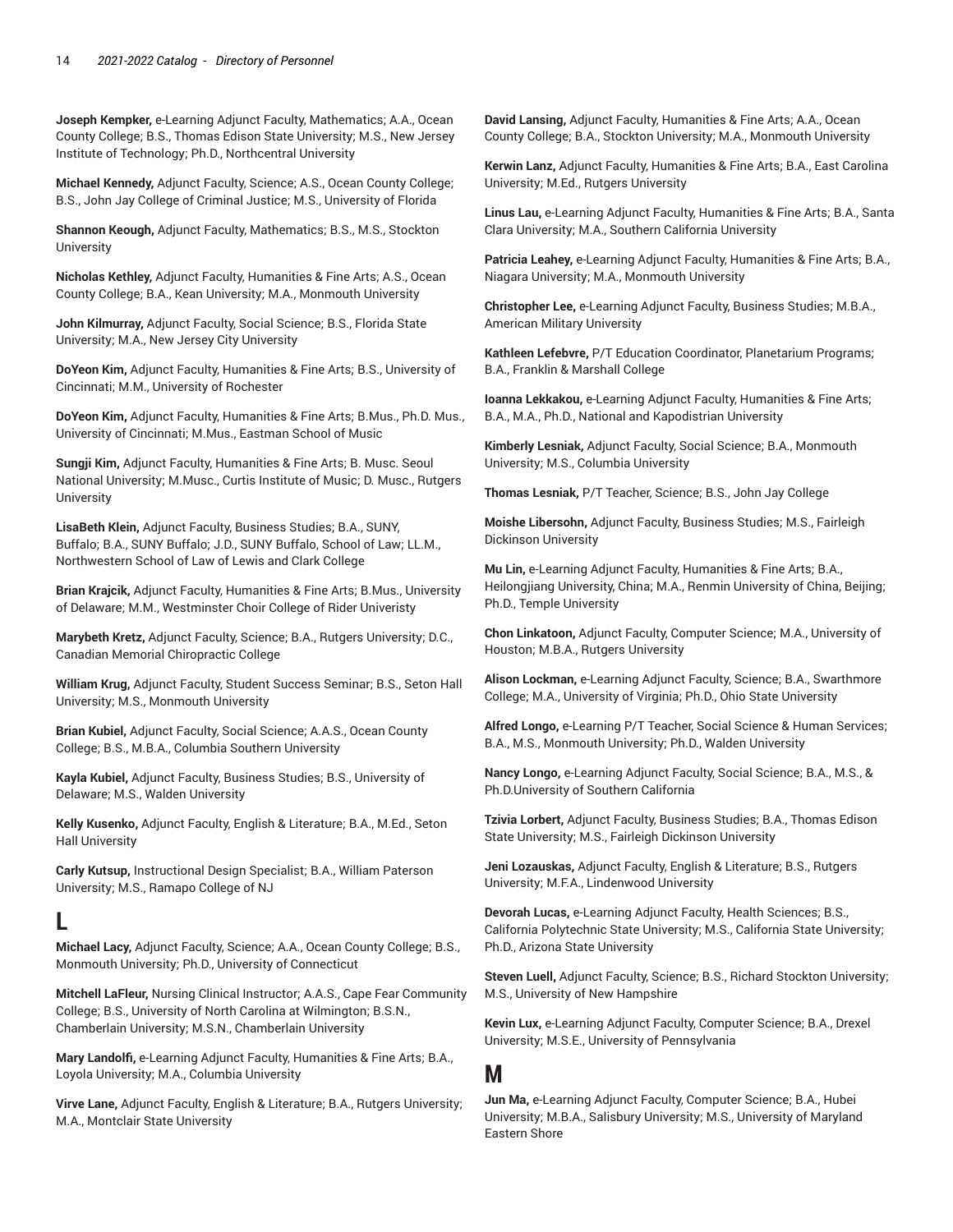**Nicole Maccini,** Nursing Clinical Instructor; B.S.N., Georgian Court University; M.S.N., Monmouth University

**John Mack,** e-Learning Adjunct Faculty, Humanities & Fine Arts; B.A., Chestnut Hill College; M.A., PH.D., University of Kansas

**Andrew MacMath,** Adjunct Faculty, Student Success Seminar; B.A., M.A., Montclair State University

**Jamie Madden,** Adjunct Faculty, Science; A.A., Florida Keys Community College; A.A., Ocean County College; B.A., Georgian Court University; M.S., Lesley University

**Linda Madsen,** Adjunct Faculty, Mathematics; B.S., The College of New Jersey; M.A., New Jersey City University

**Bruce Magath,** Adjunct Faculty, Business Studies; A.A.S., County College of Morris; B.S., M.B.A., Fairleigh Dickinson University

**Abigail Maguire,** Adjunct Faculty, English & Literature; B.A., Kean University; M.A., Monmouth University

**Michael Mahoney,** Adjunct Faculty, Business Studies; B.S., University of Dayton; M.S., University of Massachuetts at Amherst; M.B.A., Fairleigh Dickinson University

**Frank Mango,** Adjunct Faculty, Business Studies; B.S., Monmouth University; M.S., Seton Hall University

**Daniel Manley,** e-Learning Adjunct Faculty, Social Science; A.A.S., B.S., Fayetteville Technical Community College; M.L.S., Fort Hays State University

**Yazan Manna,** e-Learning Adjunct Faculty, Engineering; M.S., NJIT

**Jennifer Manzo,** Nursing Clinical Instructor; A.A.S., Long Island College Hospital; B.S., M.S.N., Kean University

**Stefano Maranzano,** e-Learning Adjunct Faculty, Humanities & Fine Arts; B.A., University of Florence, Italy; M.A., University of Minnesota; Ph.D., University of Arizona

**Richard Marden,** Adjunct Faculty, Mathematics; B.S., M.S., Monmouth **University** 

**Roger Marino,** Adjunct Faculty, Engineering; B.E., New Jersey Institute of Technology; M.S., New Jersey Institute of Technology; P.H.D., Drexel University

**David Marowitz,** Adjunct Faculty, Humanities & Fine Arts; B.S., Elon University; Ed.M., Towson University

**Christopher Marshall,** e-Learning Adjunct Faculty, Humanities & Fine Arts; B.A., Indiana University Pennsylvania; Ph.D., University of Minnesota

**Janine Martins-Shannon,** Adjunct Faculty, Social Science; B.S., University of Maryland; M.Ed., St. Peter's University; Ph.D., Capella University

**Stuart Martinsen,** P/T Teacher, Social Science; A.S., Ocean County College; B.A., The College of New Jersey; M.A., Seton Hall University

**Mary Martucci,** Adjunct Faculty, Mathematics; B.S., Saint John's University; M.S., College of Staten Island

**Leslie Maryon-Larose,** Adjunct Faculty, English & Literature; B.F.A., New York University; M.A., Georgian Court University

**Kristin Marzullo,** Adjunct Faculty, Social Science; B.A., University of California; M.A., University of Idaho

**Joseph Masi,** P/T Teacher, Social Science; B.A., M.A., New Jersey City **University** 

**Danielle Massaro,** Adjunct Faculty, Humanities & Fine Arts; B.A., Southern New Hampshire University; M.A., Rutgers University

**Anthony Mastromarino,** Adjunct Faculty, Business Studies; B.S., M.B.A., St. John's University

**Becky Mathers-Lowery,** e-Learning Adjunct Faculty, Science; B.S., Pennsylvania State University; M.S., Lesley University; Ph.D., Antioch University New England

**Brack May,** e-Learning Adjunct Faculty, Humanities & Fine Arts; B.A., Henderson State University; M.Ed., North Texas State University; Ph.D., University of North Texas

**Susan McCabe,** Adjunct Faculty, Social Science; B.A., Georgian Court University; J.D., Rutgers University

**Johanna McCauley,** Adjunct Faculty, English & Literature; B.A., M.A., New Jersey City University

**Dawn McCloskey,** Adjunct Faculty, English & Literature; B.A., Kean University; M.A., Monmouth University

**Margie McDonald,** Nursing Clinical Instructor; M.S.N., Monmouth University

**Evelyn McDowell,** Adjunct Faculty, English & Literature; B.S., The College of New Jersey; M.A., Georgian Court University

**Peggy McGowan,** Nursing Clinical Instructor; B.S.N., Virginia Commonwealth University; M.S.N., Drexel University

**Michael McMahon,** Adjunct Faculty, Computer Science; B.S., Polytechnic Institute of New York University; M.S., Fairleigh Dickinson University

**Diane McNally,** Adjunct Faculty, Computer Science; B.B.A., Pace University; M.A., Georgian Court University

**Robert McNeil,** Adjunct Faculty, Science; B.S., M.S., Ph.D., Rutgers University

**Jeffrey McWeeney,** e-Learning Adjunct Faculty, Business Studies; B.A., Boston College; J.D., Seton Hall University

**Lawrence Meadors,** e-Learning Adjunct Faculty, Computer Science; B.B.A., M.B.A., Mercer University; M.S., Georgia State University; Ed.D., Nova Southeastern University

**Elizabeth Mecca,** Adjunct Faculty, English & Literature; M.A., Rowan University

**Michael Melly,** Adjunct Faculty, Science; B.S., Northeastern University; M.S., Dominican College

**Frankie Mennicucci,** Adjunct Faculty, Mathematics; B.A., Bowdoin College; M.S.c., Cass Business School

**Jonathan Mercantini,** e-Learning Adjunct Faculty, Humanities & Fine Arts; M.A., Ph.D., Emory University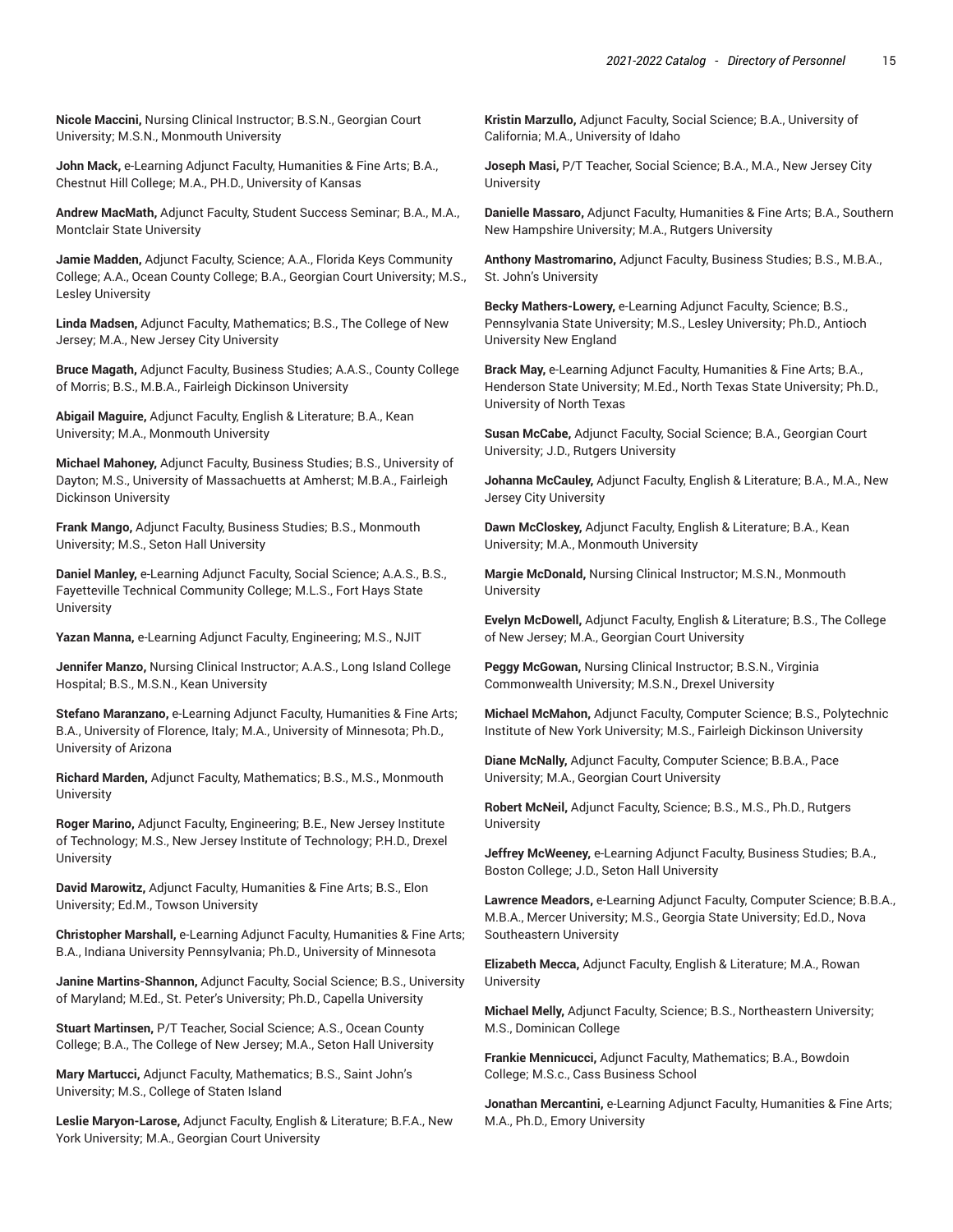**Linda Mercurio,** e-Learning Adjunct Faculty, Business Studies; B.A., Montclair State University; J.D., Brooklyn Law School

**Jonathan Messner,** Adjunct Faculty, Health Sciences; B.S., The College of New Jersey; M.S., Lamar University

**Raymond Micallef,** Adjunct Faculty, Business Studies; A.A., Ocean County College; B.S.,Kean University; MAcc., Rider University

**Joseph Michigan,** Adjunct Faculty, Business Studies; B.A., Thomas Edison State College; M.A.S., Fairleigh Dickinson University

**John Miller,** Adjunct Faculty, Computer Science; A.A., Ocean County College; B.A., Monmouth University; M.A., Monmouth University; B.S.A.S.T., Thomas Edison State University

**Kristen Miller,** e-Learning Adjunct Faculty, Science; B.S., Brigham Young University; M.S., Ph.D., University of Maryland

**Philip Miller,** Adjunct Faculty, Social Science; B.A., J.D. Rutgers University

**John Minkoff,** Adjunct Faculty, Humanities & Fine Arts; B.F.A., School of the Art Institute of Chicago; M.F.A., Indiana University

**Gauri Misra,** Adjunct Faculty, Science; B.S., M.S., University of Gorakhpur; Ph.D., Banaras Hindu University, India

**Siddharth Mobar,** e-Learning Adjunct Faculty, Business Studies; M.B.A., Johnson & Wales University

**Amit Mokashi,** e-Learning Adjunct Faculty, Business Studies; M.S., John Moores University, U.K.; Ph.D., University of Delaware

**Audrey Mokdad,** e-Learning Adjunct Faculty, Science; B.S., National School of Engineering; M.S., National School of Engineering; Ph.D., University of South Florida

**William Molloy,** Adjunct Faculty, Humanities & Fine Arts; B.A., Saint Peters University; M.A., Specialized College; M.A., Parsons the New School of Design

**Scott Molnar,** Adjunct Faculty, Computer Science; B.A., Montana State University; M.Mus.., Bowling Green State University

**Melanie Morris,** e-Learning Adjunct Faculty, Business Studies; B.A., The State University of New York; M.B.A., Temple University

**Ruth Morris,** Adjunct Faculty, English & Literature; B.S., Evangel College; M.S., Ed. D., Walden University

**Stephen Moser,** Adjunct Faculty, Humanities & Fine Arts; B.A., M.A., Bloomsburg University of Pennsylvania

**Lauren Mulrooney,** Nursing Clinical Instructor; A.A.S., Ocean County College; B.S.N., American Sentinel University; M.S.N., American Sentinel University

**Jaime Muscianesi,** Nursing Clinical Instructor; M.S., Wilkes University

**Larry Musolino,** e-Learning Adjunct Faculty, Computer Science; B.S., City University of New York; M.S., Texas A & M University; M.S. Lehigh University; M.S., Rochester Institute of Tech

**Jean Mutone,** Adjunct Faculty, Science; B.S., M.S., Georgian Court **University** 

**Joseph Mutter,** P/T Teacher, Business; A.A., Ocean County College; B.A., Rutgers University; J.D., Western New England College School of Law

**Megan Myers,** e-Learning Adjunct Faculty, Social Science; B.S., Pennsylvania State University; M.A., Georgian Court University

### **N**

**Marlene Navarro,** Nursing Clinical Instructor; M.S.N., Monmouth University

**Danielle Nellenbach,** Adjunct Faculty, Humanities & Fine Arts; A.A.S., Ocean County College; B.S., Bloomsberg University of Pennsylvania

**Danielle Nese,** Adjunct Faculty, Business Studies; B.S., Saint Peter's University; M.A., Farleigh Dickinson University

**Aaron Nielsen,** e-Learning Adjunct Faculty, Business Studies; B.S., Canisius College; M.B.A., Hawaii Pacific University

**Holand Nordholm,** e-Learning Adjunct Faculty, Social Science; B.S., Colorado State University; M.A., Webster University

**Michael Nugent,** Adjunct Faculty, Engineering; B.E., Stevens Institute of Technology; M.S., Stevens Institute of Terchnology

## **O**

**Erika O'Quinn,** e-Learning Adjunct Faculty, Social Science; B.S., Langston University; J.D., University of Oklahoma College of Law

**Robert Ochs,** e-Learning Adjunct Faculty, Engineering; B.S., M.S., Rutgers **University** 

**Oscar Orellana,** Adjunct Faculty, Student Success Seminar; M.A., Springfield College; M.Ed., Georgian Court University

**Jennifer Ott,** e-Learning Adjunct Faculty, Science; B.A., Wittenberg University; M.S., Wright State University

**Lee Ott,** e-Learning Adjunct Faculty, Science; B.A., Wittenberg University; M.S., Wright State University; Ph.D., Indiana University

**Jane O'Brien,** Adjunct Faculty, Social Science; B.A., SUNY, Buffalo; M.A., Ph.D., Adelphi University

## **P**

**Mohammed Partapurwala,** e-Learning Adjunct Faculty, Business Studies; B.A., M.A., State University of New York

**Charles Pazmino,** Adjunct Faculty, Humanities & Fine Arts; B.A., The College of New Jersey; M.A., Rowan University

**Wayne Petersen,** Adjunct Faculty, Social Science; A.A., Ocean County College; B.A., Rowan University; M.P.A., Fairleigh Dickinson University

**Vincent Petrecca,** e-Learning Adjunct Faculty, Social Science; A.S., Ocean County College; B.S., Kaplan University; M.A.S., Fairleigh Dickinson

**Amy Pezzimenti,** Adjunct Faculty, Computer Science; B.S., Humboldt University; M.S., Villanova University

**Danielle Pfeffer,** Nursing Clinical Instructor; A.A.S., Ocean County College; B.S.N., M.S.N., Chamberlain College of Nursing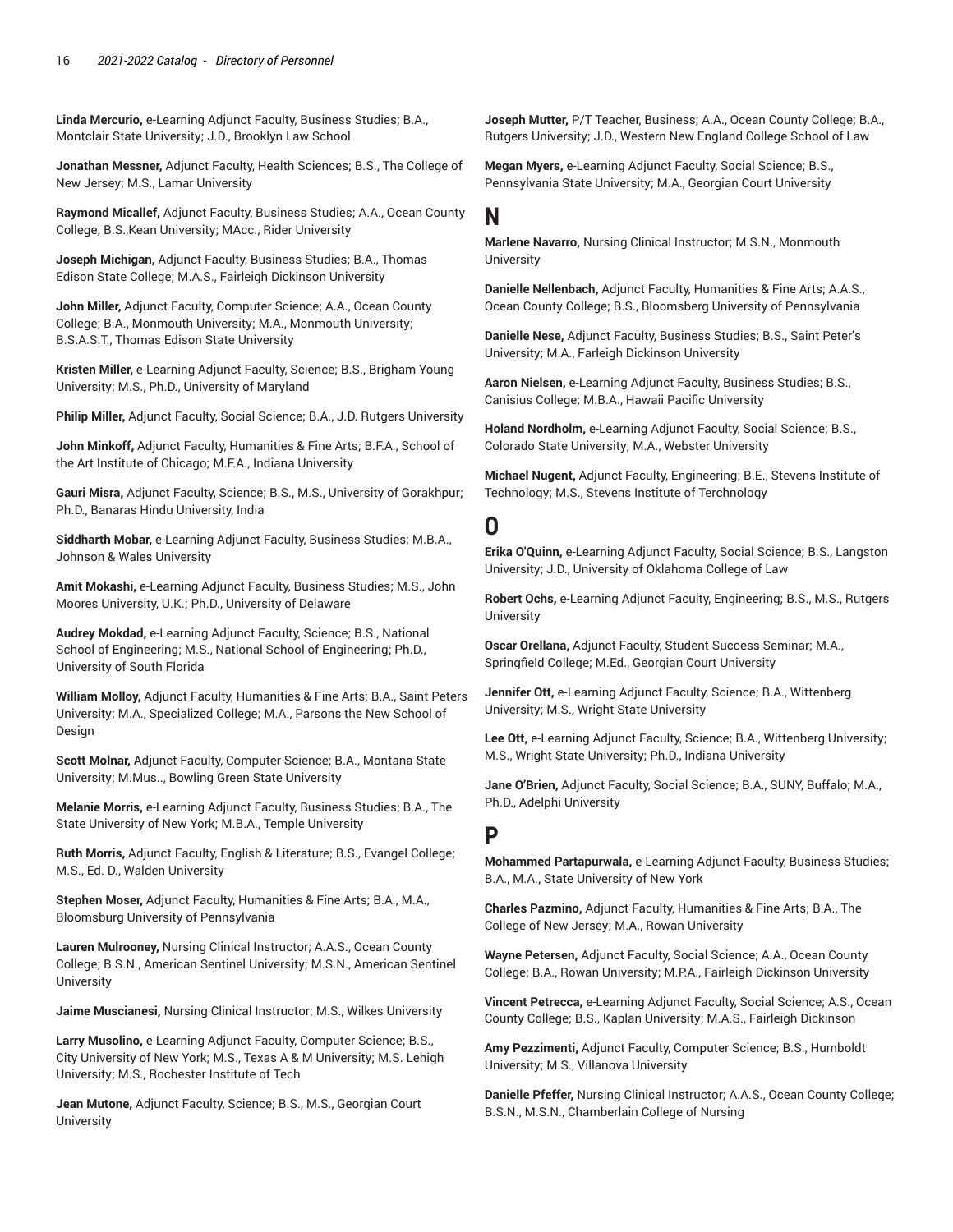**Justin Pfeifer,** Adjunct Faculty, Humanities & Fine Arts; M.A., Ph.D., University of Toledo

**Adam Pincus,** e-Learning Adjunct Faculty, Business Studies; B.A., University of Pittsburgh; Juris PhD., Nova Southeastern University

**Jessica Pingitore,** Adjunct Faculty, English & Literature; A.A., Ocean County College; B.A., Rowan University; M.A., Georgian Court University

**Jessica Pirozzi,** Adjunct Faculty, Social Science; B.A., Stockton University; M.S., Monmouth University

**Jennie Piwowarczyk,** Adjunct Faculty, Student Success Seminar; B.S., M.A., The College of New Jersey

**Tonya Pizzuro,** Adjunct Faculty, Student Success Seminar; B.A., Fairleigh Dickinson University; M.B.A., Thomas Edison State University

**Douglas Platt,** Adjunct Faculty, Mathematics; B.S., College of New Jersey; M.S., Ed.D., Montclair State University

**Antoinette Plewa,** Adjunct Faculty, Social Science; B.A., Marywood College; M.Ed., The College of New Jersey

**Hanna Portnoy,** Adjunct Faculty, English & Literature; B.A., Boston College; M.A., Monmouth University

**Barry Prag,** Adjunct Faculty, Humanities & Fine Arts; B.A., Rutgers University; M.A., Montclair State University

**Victoria Prizovskaya,** Adjunct Faculty, Mathematics; M.S., Georgian Pedagogical State University, Tbilisi, Georgia; M.S., Grand Canyon University

**Michael Protono,** Adjunct Faculty, Business Studies; B.S., Seton Hall University; M.B.A., Fairleigh Dickinson University

## **Q**

**Alexander Quinn,** Adjunct Faculty, Science; B.S., Rensselaer Polytechnic Institute; M.S., Stevens Institute of Technology

**Kathryn Quinn-Sanchez,** Adjunct Faculty, Humanities & Fine Arts; B.A., College of the Holy Cross; M.A., Middlebury College

**Armando Quiroz,** Adjunct Faculty, Humanities & Fine Arts; A.A., Ocean County College; B.A., Kean University; M.A., Universidad de Alcala de Henares, Madrid, Spain

## **R**

**Laidley Ramdeen,** Adjunct Faculty, Mathematics; B.S., University of the West Indies; M.S., Montclair State University

**April Ratkoski,** Adjunct Faculty, English & Literature; B.A., University pf Delaware; M.A.T., Monmouth University

**Edward Reading,** Adjunct Faculty, Social Science; B.A., Seton Hall University; M.Div., Immaculate Conception Seminary; S.T.M., New York Theological University; Ph.D., LaSalle University

**Cynthia Reeves,** e-Learning Adjunct Faculty, Humanities & Fine Arts; B.A., DePauw University; M.A., Ph.D., University of Kentucky

**Matthias Regan,** e-Learning Adjunct Faculty, Humanities & Fine Arts; B.A., Connecticut College; M.A., Boston University; Ph.D., The University of Chicago

**Daniel Regenye,** Adjunct Faculty, Social Science; B.S., Stockton University; M.H.A., Seton Hall University

**Joseph Reich,** e-Learning Adjunct Faculty, Business Studies; B.A., Beth Medrash Govoha; M.S., Fairleigh Dickinson University

**Carla Reinstadtler,** e-Learning Adjunct Faculty, Science; B.S., Montclair State University; M.Ed., Springfield College

**Jaclyn Repetti,** Adjunct Faculty, Science; B.S., The College of New Jersey; M.S., Georgian Court University

**Maureen Reustle,** P/T Teacher, Humanities & Fine Arts; B.S., West Chester University; M.S.Ed.,Temple University; Litt.D., Drew University

**Gaetano Ricciardone,** Adjunct Faculty, Science; B.S., New Jersey City University; D.C., University of Bridgeport

**David Rickert,** Adjunct Faculty, Social Science; A.A., Ocean County College; B.A., Kutztown University; M.A., Westchester University

**Ryan Rieder,** Adjunct Faculty, Science; B.S., George Mason University; M.S., Rutgers University

**Lucian Rinando,** Adjunct Faculty, Humanities & Fine Arts; B.Mus., Duquesne University

**Sasha Ringgenberg,** e-Learning Adjunct Faculty, Humanities & Fine Arts; B.A., M.A., University of Oklahoma

**Paul Rizzo,** Adjunct Faculty, English & Literature; A.A., Pasco Hernando Community College; B.A., M.B.A., University of South Florida

**Nancy Rizzuto,** College Lecturer II, Mathematics; B.S., M.S., Rutgers University; M.A., Princeton University

**Elizabeth Robbins,** Adjunct Faculty, Humanities & Fine Arts; B.Mus., Berry College; M.Mus., Westminster Choir College, Rider University

**Aline Rogalski,** Adjunct Faculty, English & Literature; B.A., Rider University; M.A., Jersey City State College

**Ricaute Rogers,** Adjunct Faculty, Engineering; B.S., The College of Staten Island; M.S., Polytechnic University

**Michael Rohm,** Adjunct Faculty, Mathematics; B.S., York College of Pennsylvania; M.Ed., Rutgers State University.

**Janice Rohn,** Adjunct Faculty, Computer Science; A.S., Brevard Community College; B.A., Thomas Edison State College; M.S., National Technological University

**Anthony Romano,** Adjunct Faculty, Student Success Seminar; B.A., M.A., Montclair State University; Northern Arizona University

**Gina Romano,** e-Learning Adjunct Faculty, Mathematics; M.A., New Jersey City University

**Deborah Romero,** Adjunct Faculty, English & Literature; B.A., New York University; M.S. Ed., Lehman College

**Cesar Romero Fernandez,** Adjunct Faculty, Humanities & Fine Arts; M.A., University of Pittsburgh

**Jennifer Ross,** e-Learning Adjunct Faculty, Social Science; B.A., Florida International University; J.D., University of Miami Law School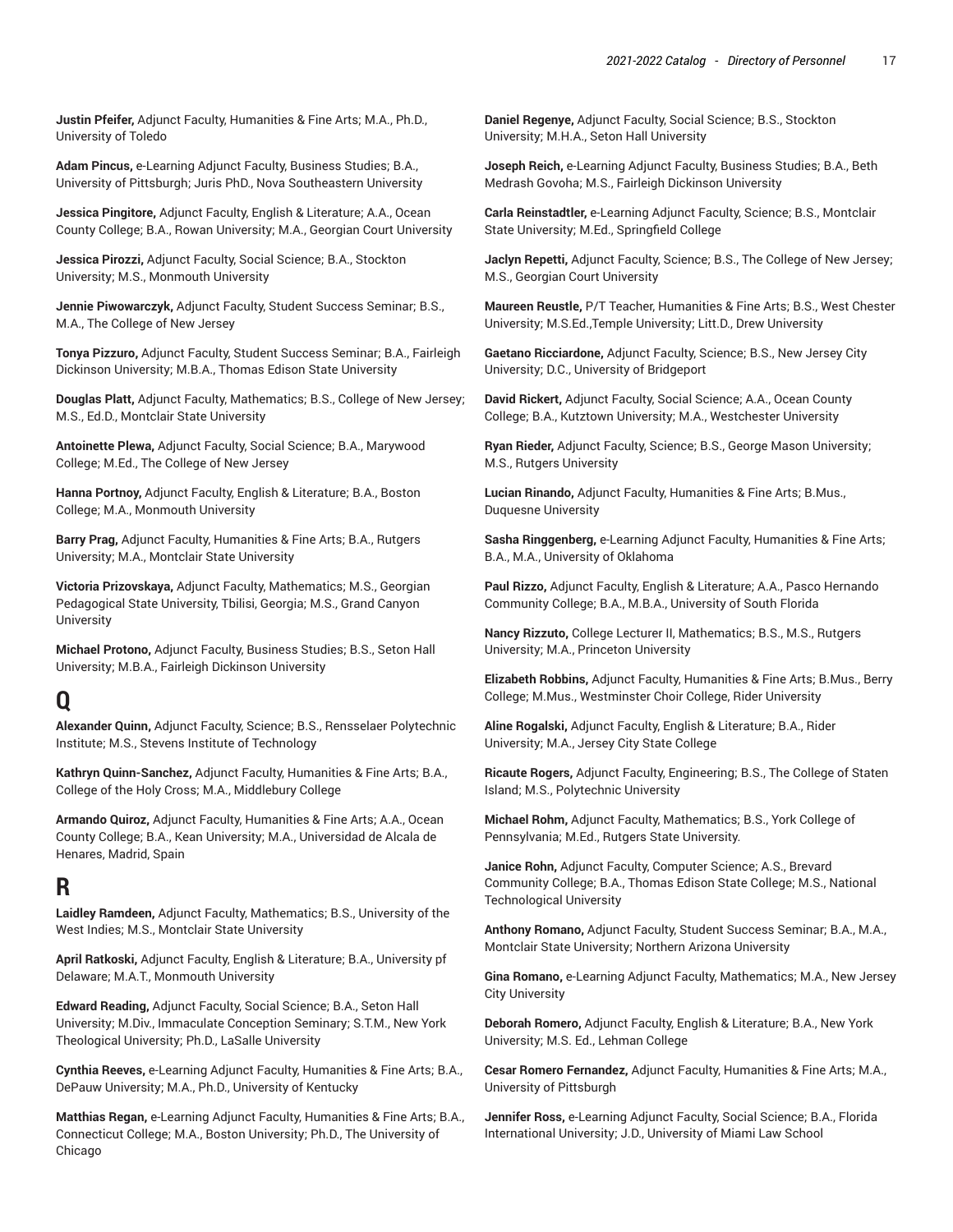**Robert Roth,** Adjunct Faculty, Business Studies; B.A., Fairleigh Dickinson University; M.S., East Texas State University

**Mary Roth-Davies,** e-Learning Adjunct Faculty, Humanities & Fine Arts; B.S., Charter Oak State College; M.A., Richmond, The American International University in London

**Yelena Rozenfeld,** Adjunct Faculty, Business Studies; B.S., Adelphi University; M.B.A., DeVry University, Keller Graduate School

**Alexandra Rush,** e-Learning Adjunct Faculty, Social Science; B.A., Rutgers University; M.A., Long Island University

**Mark Russo,** Adjunct Faculty, Engineering; B.E., Stony Brook University; M.S., Columbia University

## **S**

**Azamat Sakiev,** e-Learning Adjunct Faculty, Social Science; B.A., American University; M.A. International Relations, Central European University; M.A., Syracuse University; Ph.D., Syracuse University

**Robin Salerno,** Nursing Clinical Instructor; B.S., B.S.N., New Jersey City University; M.S.N., University of Phoenix

**William Salmons,** Adjunct Faculty, Humanities & Fine Arts; B.A., Shenandoah University; M.F.A., University of Louisville

**Kimberle Samarelli,** Adjunct Faculty, Business Studies; B.S., M.B.A., Georgian Court University

**Michael Sandor,** Adjunct Faculty, Student Success Seminar; B.S., Seton Hall University; M.A., Kean University

**Debra Saunders,** Nursing Clinical Instructor; M.S.N., Monmouth University

**Sarah Scalzadonna,** Nursing Clinical Instructor; B.S.N., Seton Hall University; M.S.N., Walden University

**Breelle Scarano,** Adjunct Faculty, Business Studies; B.S.B.A., M.A., Suffolk University

**Crystal Scheib,** e-Learning Adjunct Faculty, Social Science; B.A., Millersville University; M.A., Prescott College

**Jeffrey Schenker,** Adjunct Faculty, Humanities & Fine Arts; B.A., Rider University; M.A., Monmouth University; Litt.D., Drew University

**Domenic Schiraldi,** Adjunct Faculty, Science; B.A., SUNY, Brockport; D.P.M., New York College of Podiatric Medicine

**Christina Schopf,** e-Learning Adjunct Faculty, Student Success Seminar; B.A., M.S., Monmouth University

**Joseph Schreck,** Adjunct Faculty, English & Literature; M.A.L.S., Thomas Edison State University

**Danielle Scipione,** Adjunct Faculty, English & Literature; B.A., University of Rhode Island; M.A., Monmouth University

**Jeffrey Seagle,** e-Learning Adjunct Faculty, Humanities & Fine Arts; B.A., Emory & Henry College; M.A., Appalachian State University

**Katherine Seay,** e-Learning Adjunct Faculty, English & Literature; B.A., East Stroudsburg University; M.A., Monmouth University

**Omar Sedky,** e-Learning Adjunct Faculty, Student Success Seminar; B.A., Monmouth University; M.B.A., Brandeis University

**Becky Selden-Kelly,** Adjunct Faculty, Humanities & Fine Arts; A.A., Ocean County College; B.A., Thomas Edison State University

**Lilia Senter,** Nursing Clinical Instructor; B.S.N., Our Lady of Fatima University; M.S.N., Kean University

**Michael Shampine,** Adjunct Faculty, English & Literature; B.A., St. Joseph University; M.A., Rowan University

**Robert Shaughnessy,** Adjunct Faculty, English & Literature; B.A., College of Staten Island; M.S., State University of New York

**Elizabeth Sheehy,** Adjunct Faculty, Social Science; B.A., Dominican College; M.A., Columbia University

**Karen Sieben,** e-Learning Adjunct Faculty, Humanities & Fine Arts; B.A., Mundelein Seminary; B.A., Loyola University; M.A., West Chester **University** 

**Lisa Silva,** Nursing Clinical Instructor; B.S., Seton Hall University; M.S., Walden University

**Anovia Slaughter,** e-Learning Adjunct Faculty, Social Science; B.S., M.S., University of Tennessee; Ph.D., Walden University

**Charles Smith,** Adjunct Faculty, Humanities & Fine Arts; B.S., Drexel University; M.F.A., Chapman University

**Sharon Smith,** Nursing Clinical Instructor; M.S., Kean University

**Linda Smolinski,** Adjunct Faculty, English & Literature; B.S., M.S., St. John's University

**Christine Snyder,** Adjunct Faculty, Science; B.S., College of Mount St. Vincent; Ph.D., University of Medicine & Dentistry

**Matthew Sokol,** e-Learning Adjunct Faculty, Mathematics; B.S., M.A., SUNY at Albany; M.S., University of Nevada, Las Vegas

**Bowen Sosnicki,** e-Learning Adjunct Faculty, Science; B.S., SUNY, Oneonta; M.S., Delaware State University

**Anne Spollen,** e-Learning Adjunct Faculty, English & Literature; B.A., M.A., SUNY New Paltz

**Adam Sprague,** Adjunct Faculty, Science; A.A., Florida Keys Community College; B.S., M.A.T., Stockton University; M.E.S., University of Pennsylvania

**Lea Stage,** e-Learning Adjunct Faculty, Science; B.S., Westmont College; M.S., University of California, Irvine

**Richard Stanton,** Adjunct Faculty, Business Studies; B.S., M.B.A., Southern New Hampshire University

**Paul Stearns,** e-Learning Adjunct Faculty, Humanities & Fine Arts; B.A., Texas State University; M.A., Oklahoma State University

**Deborah Stellhorn,** e-Learning Adjunct Faculty, Social Science; A.A., Ocean County College; B.A., M.A., Georgian Court University

**Lisette Stern,** e-Learning Adjunct Faculty, Mathematics; B.S., City College of New York; M.S., New York University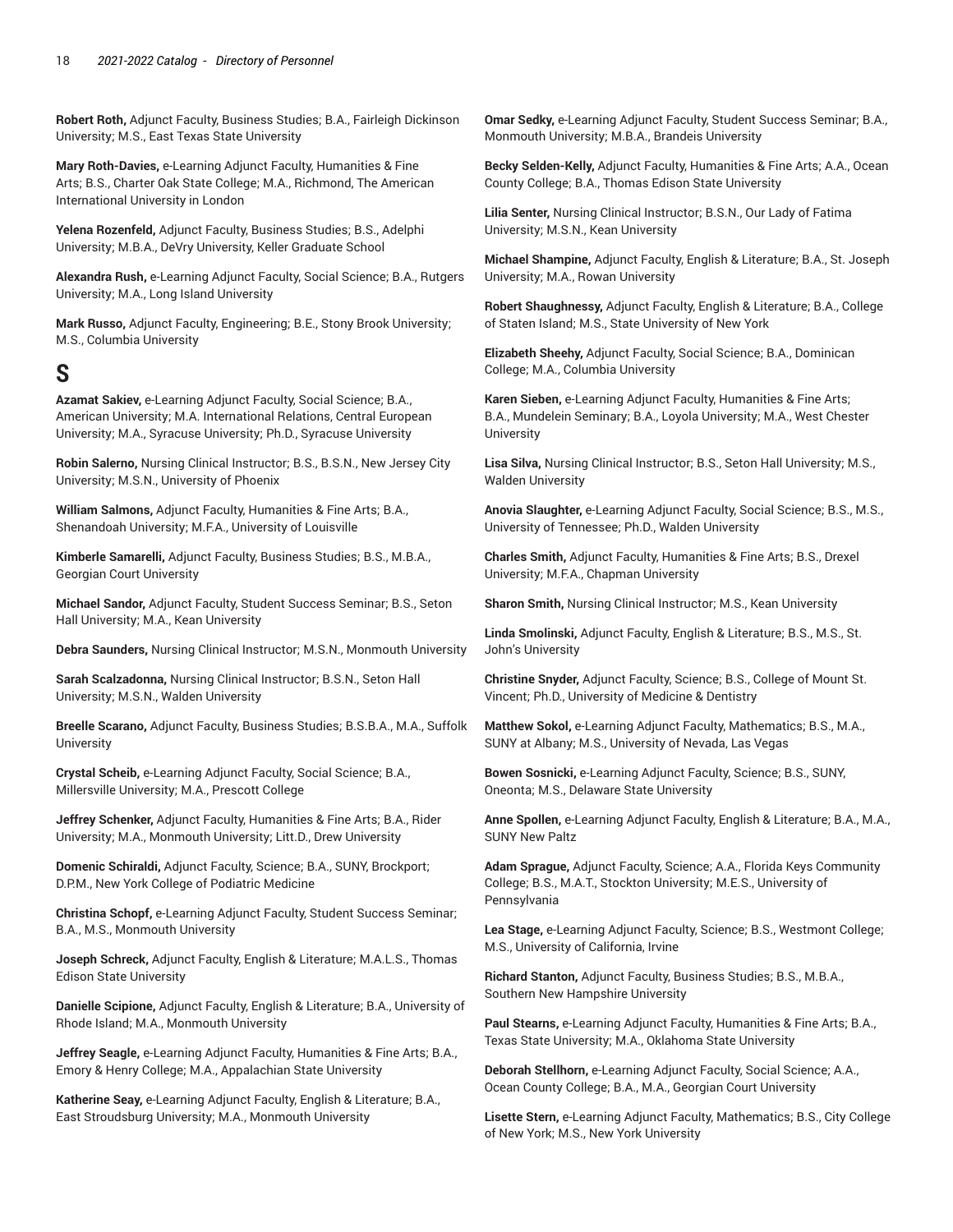**Dale Stiles,** e-Learning Adjunct Faculty, Humanities & Fine Arts; B.S., University of Nebraska; M.A., Bellevue College

**Patricia Stott,** Adjunct Faculty, Social Science; B.S.W., M.A., Kean **University** 

**Sandra Stout,** Adjunct Faculty, Student Success Seminar; A.S., Ocean County College; B.A., Montclair State University; M.Ed., Virginia Commonwealth University

**Michael Strada,** e-Learning Adjunct Faculty, Mathematics; A.A., Ocean County College; B.S., University of North Carolina; M.A., Marygrove College

**Carisa Sulkowski,** Nursing Clinical Instructor; A.A., Ocean County College; B.S.N., The College of New Jersey; M.S.N., Kean University

**Wangping Sun,** e-Learning Adjunct Faculty, Engineering; B.S., Beijing Jiaotong University; M.S., Kansas State University; Ph.D., Kansas State **University** 

**Carolyn Supplee,** Adjunct Faculty, Science; B.A., Goucher College; M.S., The Ohio State University; Ph.D., The Ohio State University

**Gina Suriano,** e-Learning Adjunct Faculty, Humanities & Fine Arts; A.A., Ocean County College; B.S., Stockton University; M.A., Monmouth University

**Jennifer Sweeney,** Adjunct Faculty, Student Success Seminar; B.F.A., Parsons School of Design; M.F.A., National University of Ireland

**Donald Symanski,** Adjunct Faculty, Business Studies; B.S., Fairleigh Dickinson University; M.B.A., Monmouth University

## **T**

**Andrew Tabussi,** Nursing Clinical Instructor; A.A.S., Ocean County College; B.S.N., M.S.N., American Sentinel University

**Anthony Tafrow,** Adjunct Faculty, Humanities & Fine Arts; B.A., M.A., The College of New Jersey

**James Taggart,** Adjunct Faculty, Computer Science; B.S., Wesley College; M.A., Stockton University

**Esperanza Talamayan,** Nursing Clinical Instructor; A.A.S., Ocean County College; B.S., University of the Philippines, M.S.N., University of Phoenix

**Nancy Tancona,** Adjunct Faculty, Mathematics; A.A., Ocean County College; B.S., Stockton University; M.Ed., University of Phoenix

**Jody Tate,** e-Learning Adjunct Faculty, Mathematics; B.A., M.A., University of Nebraska at Omaha

**Gerald Tchir,** Adjunct Faculty, Business Studies; B.S., M.B.A., Fairleigh Dickinson University

**John Thievon,** Adjunct Faculty, Science; B.S., East Stroudsburg University; M.S., Georgian Court University

**Joel Thomas,** Adjunct Faculty, Student Success Seminar; B.A., Bradford College; M.A., American University

**Kyle Thomsen,** e-Learning Adjunct Faculty, Humanities & Fine Arts; B.A., Roanoke College; M.A., Ph.D., Loyola University

**Melissa Touevski,** Adjunct Faculty, Mathematics; B.A., M.A., CUNY, Hunter College

**Debra Touhey,** e-Learning Adjunct Faculty, Business Studies; B.B.A., Florida International University; M.S., University of Phoenix; D.B.A., Northcentral University

**Edward Tracey,** e-Learning Adjunct Faculty, Science; M.A., State University of New York; Ph.D., University of Rochester

**Diane Trainor,** Adjunct Faculty, Science; B.A., New Jersey City University; M.S., University of Minnesota; M.A., Ph.D., New York University

### **U**

**Susan Urbanek,** Nursing Clinical Instructor; B.S.N., Thomas A. Edison State University; M.S.N., Kean University

### **V**

**Joseph Valenzano,** Adjunct Faculty, Business Studies; B.A., Upsala College; M.B.A., Fairleigh Dickinson University

**Gerdina Van Der Wal,** Nursing Clinical Instructor; A.A.S., Middlesex County College; B.S.N., New Jersey City University; M.S.N., Monmouth University

**Tara Van Hest,** Adjunct Faculty, Student Success Seminar; B.A., Stockton University; M.A., Kean University

**Donald VanDenberge,** Adjunct Faculty, Humanities & Fine Arts; B.A., The College of New Jersey

**Richard Varenick,** e-Learning Adjunct Faculty, Humanities & Fine Arts; A.A., Ocean County College; M.A., Norwich University

**Robert Vasile,** e-Learning Adjunct Faculty, Computer Science; B.S., Concord University; M.S., University of Charlotte

**Kimberly Veith,** Adjunct Faculty, Social Science; M.S., Fordham University

**Vanja Velickovska,** e-Learning Adjunct Faculty, Science; M.S., University of Gothenberg, Sweden; Ph.D., University of Nevada Las Vegas

**Kathryn Vieira,** Nursing Clinical Instructor; A.A.S., Iona College; B.S.N., Felician University; M.S.N., Monmouth University

**Corey Vigdor,** e-Learning Adjunct Faculty, Social Science; M.Ed., Rutgers University; M.A., Masters of Art

**Jayne Vogler,** Adjunct Faculty, Business Studies; B.A., Franklin Pierce College; J.D., University San Diego

#### **W**

**Laura Wagner,** Adjunct Faculty, Business Studies; A.S., Ocean County College; B.S., Kean University; M.B.A., Georgian Court University

**Joseph Walderzak,** e-Learning Adjunct Faculty, Humanities & Fine Arts; M.A., DePaul

**Candace Walsh,** Adjunct Faculty, Student Success Seminar; B.S., M.A., M.B.A., Monmouth University

**Sean Walsh,** Adjunct Faculty, Humanities & Fine Arts; B.S., Rowan University; M.A., Norwich University